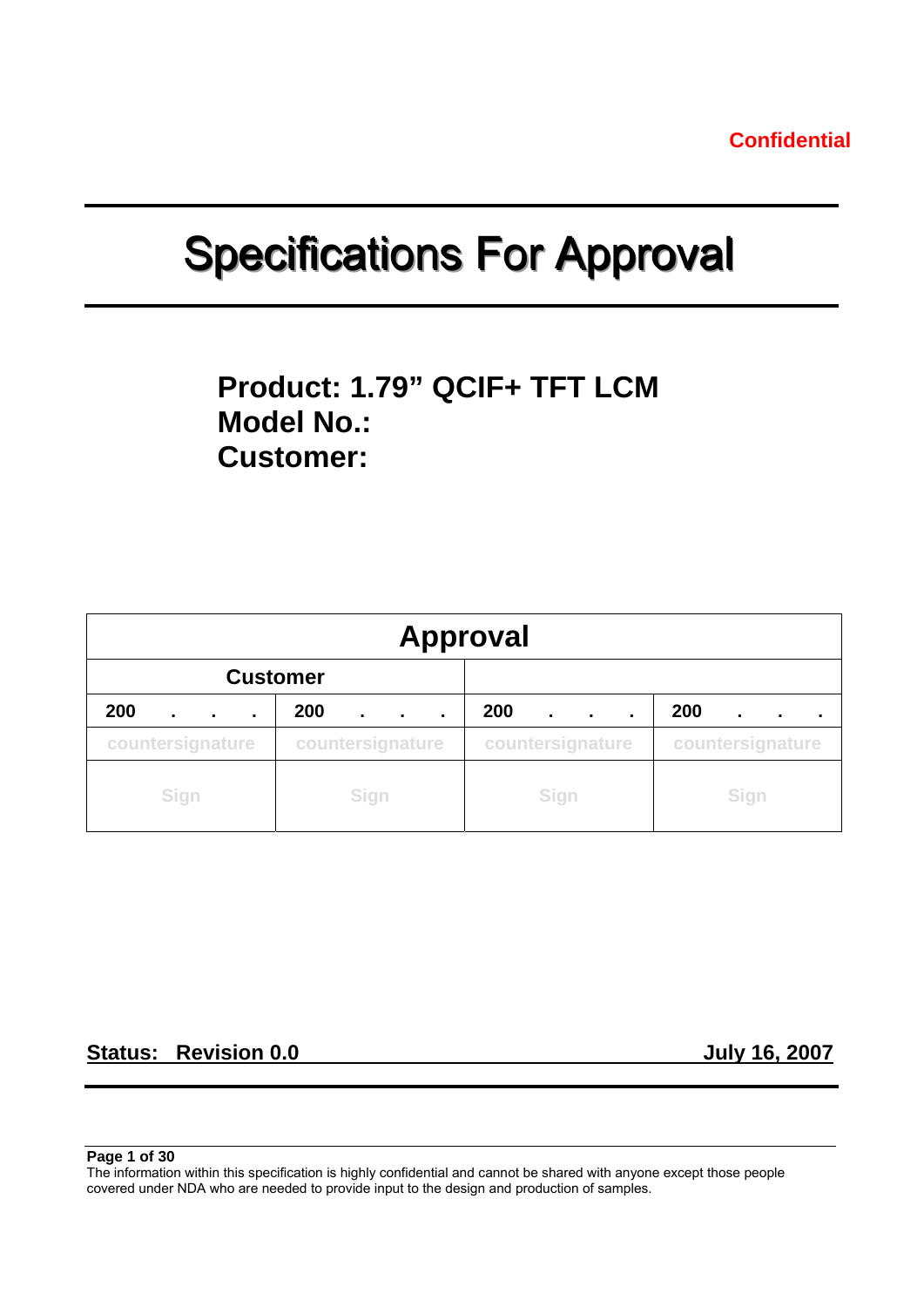**Revision 0.0 July 16, 2007** 

## **Contents**

| <b>Revision History</b>                 | ----------------------- (3)     |
|-----------------------------------------|---------------------------------|
| 1. General description                  | $--------------- (4)$           |
| 2. Module Block Diagram                 | ------------------------- $(5)$ |
| <b>3. Electrical Requirements</b>       | $-------------(6)$              |
| 3.1 Absolute Maximum Ratings            |                                 |
| 3.2 Electrical Characteristics          |                                 |
| 3.3 Input Pin Connections               |                                 |
| 3.4 AC Characteristics                  |                                 |
| 3.5 Basic Color and Gray Scales         |                                 |
| <b>4. Optical Requirements</b>          | ----------------------- (11)    |
| 4.1 Optical Specifications (Main AMLCD) |                                 |
| 5. Qualification                        | ----------------------- (15)    |
| 5.1 Inspection condition                |                                 |
| 5.2 Inspection Method (Sampling)        |                                 |
| 5.3 Inspection Category                 |                                 |
| 5.4 Visual Inspection                   |                                 |
| 5.5 Electrical Inspection               |                                 |
| 6. Reliability                          | $-------------(23)$             |
| 8.1 Items of reliability                |                                 |
| 7. Handling                             | $-------------(24)$             |
| 7.1 Handling                            |                                 |
| 7.2 Handling and cleaning of LCD        |                                 |
| 7.3 Electrostatic shielding             |                                 |
| 7.4 Packing                             |                                 |
| 7.5 Layout and How to use               |                                 |
| 7.6 Safekeeping                         |                                 |
| 7.7 Safety                              |                                 |
| 8. Mechanical Drawings                  | ----------------------- (26)    |
| 9. Tray Drawings                        | ---------------------- (27)     |
| 10. BOX Drawings                        | ----------------------- (28)    |
| 11. FPC Circuit                         | ----------------------- (29)    |
| 11. Part list                           | ----------------------- (30)    |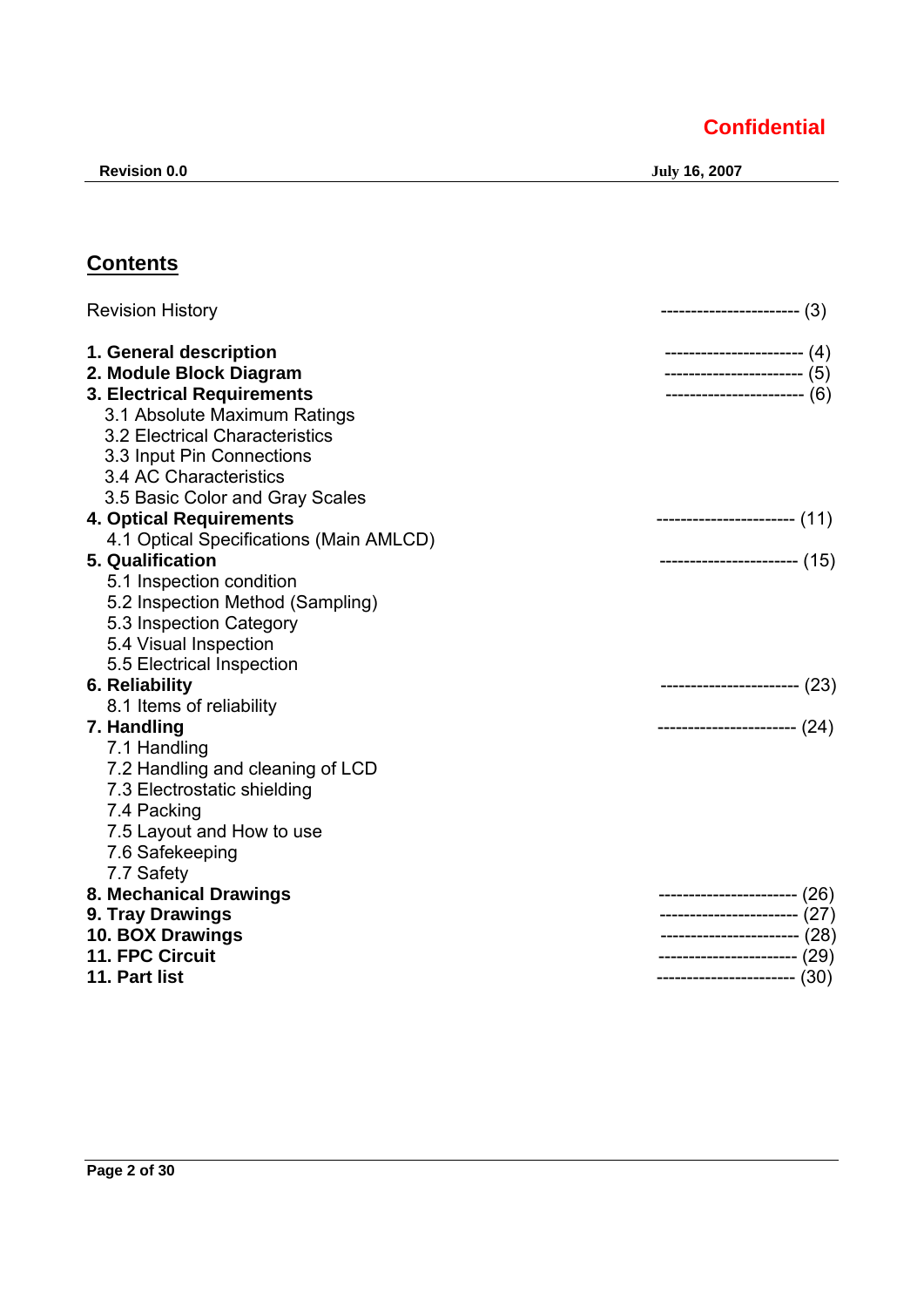## **REVISION HISTORY**

| <b>REV</b>  | <b>REVISION ITEM</b>   | <b>DATE</b>          |
|-------------|------------------------|----------------------|
| $\mathbf 0$ | <b>Initial version</b> | <b>July 12, 2007</b> |
|             |                        |                      |
|             |                        |                      |
|             |                        |                      |
|             |                        |                      |
|             |                        |                      |
|             |                        |                      |
|             |                        |                      |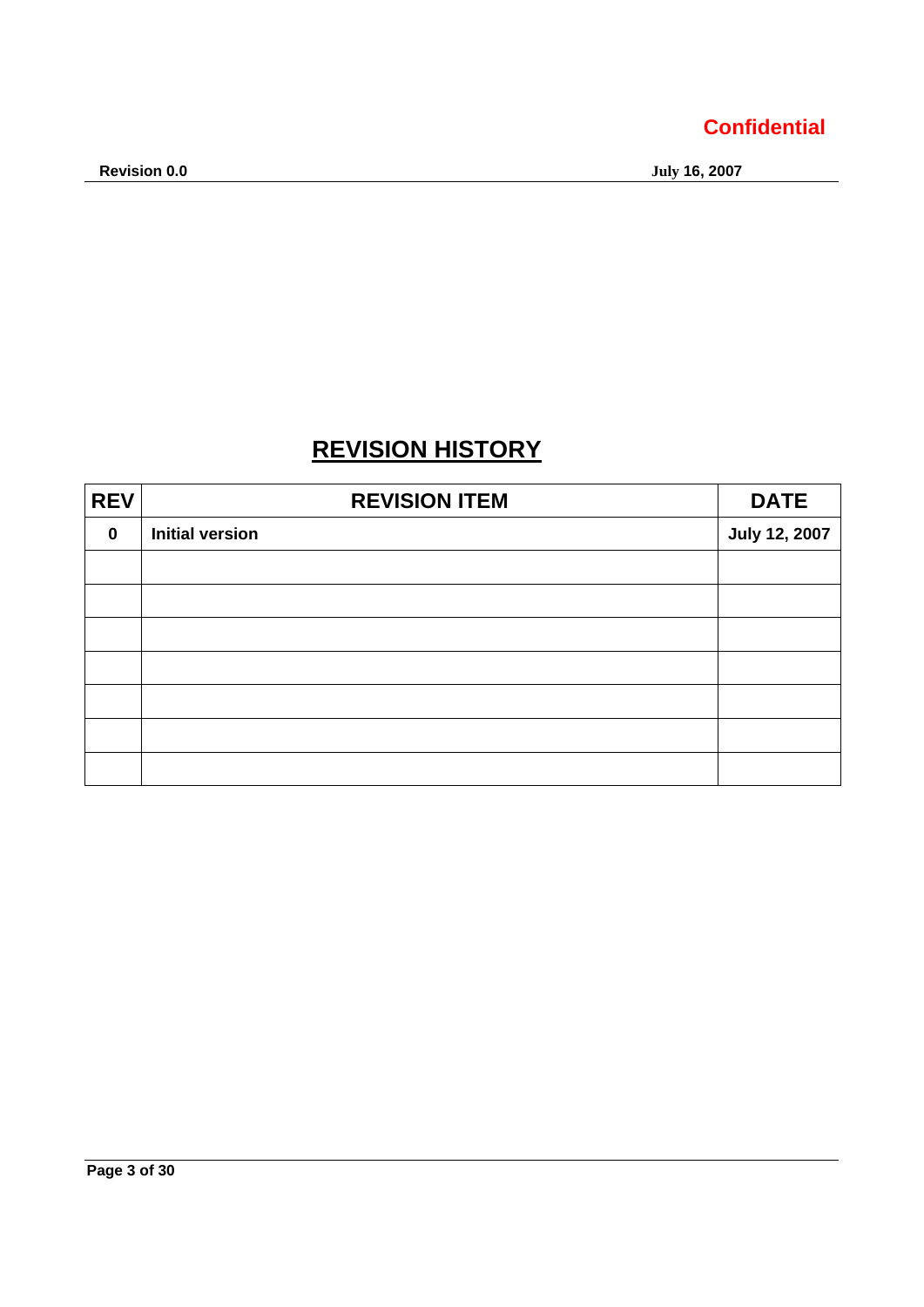## **1. GENERAL DESCRIPTION:**

This product is a single display module, which has the color transmissive AMLCD(Active Matrix Liquid Crystal Display) as a main display. This model is composed of the TFT-LCD module, driver circuit and white LED back light unit. The general display module specifications are provided in Table 1.1.1

| <b>Category</b>      | <b>Parameter</b>                            | <b>Specification</b>              |  |
|----------------------|---------------------------------------------|-----------------------------------|--|
| <b>Main LCD</b>      | Display mode                                | a-Si TFT AMLCD                    |  |
|                      | Display type                                | Transmissive                      |  |
|                      | Display colors                              | 65K & 262K                        |  |
|                      | Active area                                 | 28.512mm(H) x 35.64mm(V)          |  |
|                      | 32.4mm(H) x 39.82mm(V)<br>Viewing area      |                                   |  |
|                      | Number of pixels<br>176(H) x 220(V)         |                                   |  |
|                      | <b>RGB</b> stripe<br>Pixel arrangement      |                                   |  |
|                      | Pixel size<br>$0.054$ mm(H) x $0.162$ mm(V) |                                   |  |
|                      | Display mode                                | Normally White                    |  |
|                      | <b>Viewing Direction</b><br>12 O'clock      |                                   |  |
| <b>Panel</b>         |                                             | F108GJ-1TU (CHI MEI)              |  |
| <b>LCD Driver</b>    |                                             | LGDP4522 (LG)                     |  |
| <b>Mechanical</b>    | <b>Overall Dimensions</b>                   | 35mm(H) x 59.23(V) x 2.85T        |  |
| <b>Backlight</b>     | <b>LED Backlight</b>                        | 3 White LED's(1way)               |  |
| <b>Environmental</b> | <b>Operating Temperature</b>                | $-20^{\circ}$ C ~ 70 $^{\circ}$ C |  |
|                      | <b>Operating Humidity</b>                   | $10 \sim 90\%$ , noncondensing    |  |

#### **Table 1.1.1 : General Display Module Specifications**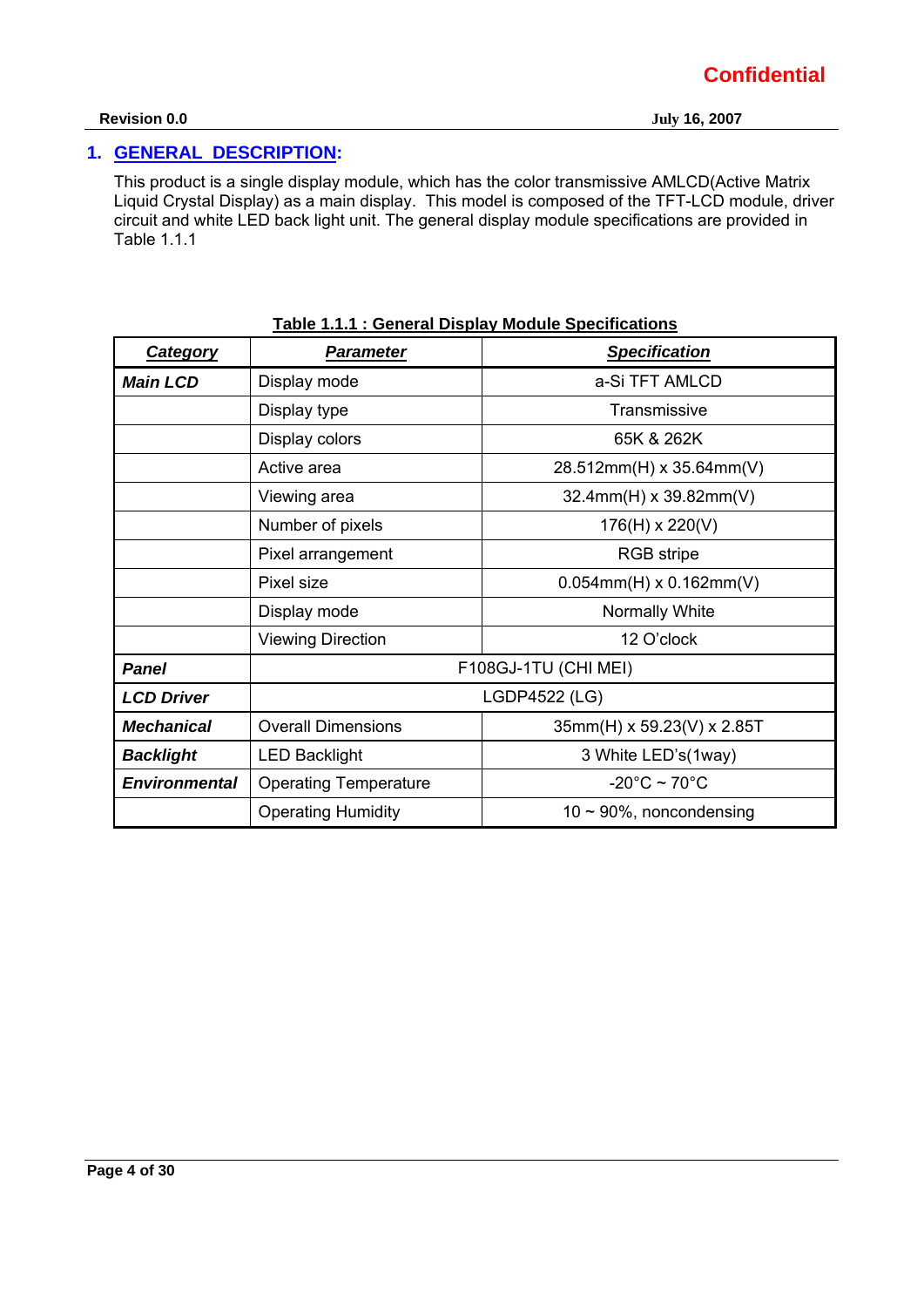## **2. MODULE BLOCK DIAGRAM:**

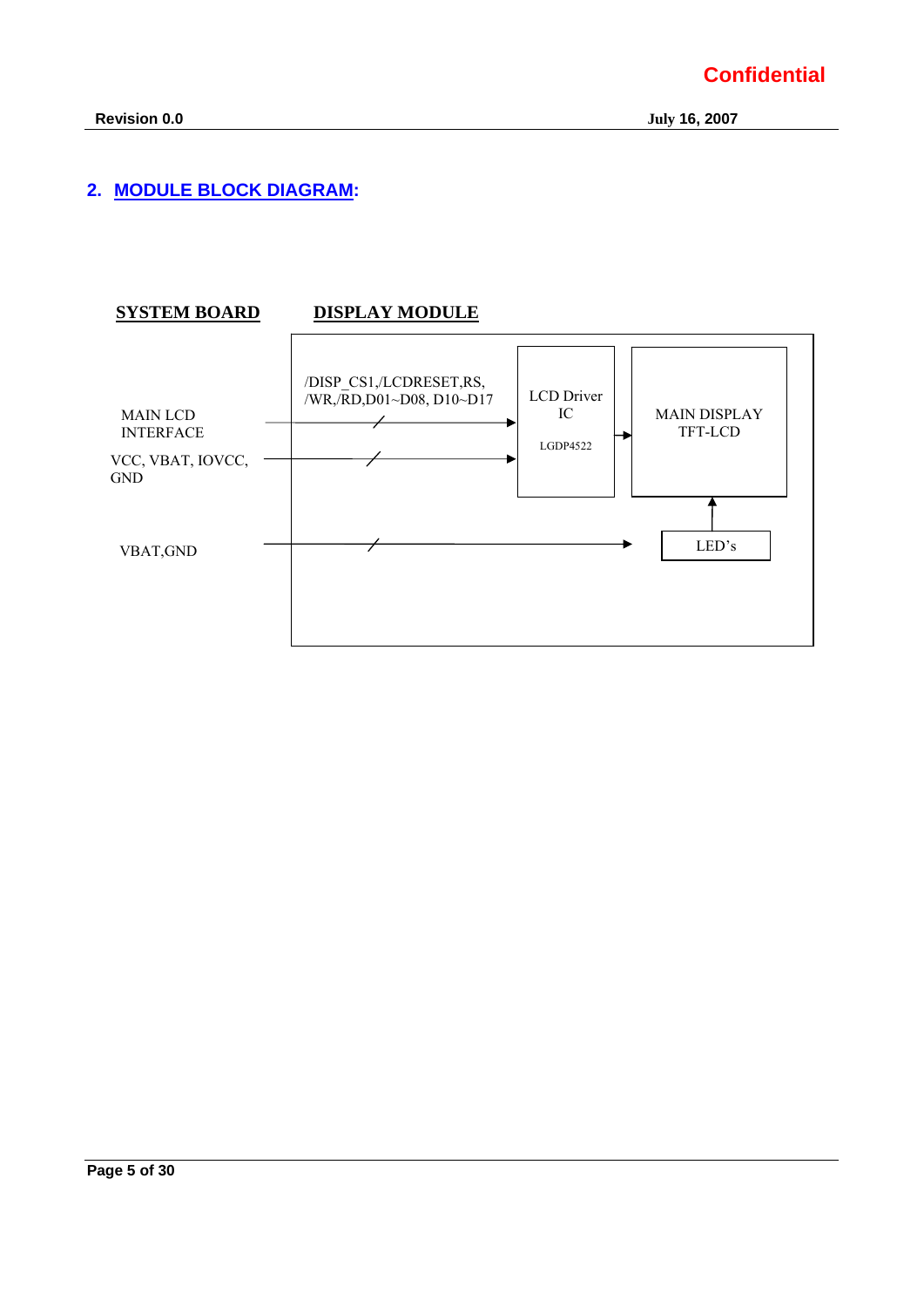## **3. ELECTRICAL REQUIREMENTS:**

## **3.1 Absolute Maximum Ratings:**

| Parameter               | Symbol          | Condition          | Rating          | Unit            | Remarks |  |  |  |
|-------------------------|-----------------|--------------------|-----------------|-----------------|---------|--|--|--|
| Power supply (digital)  | V <sub>DD</sub> | Ta= $25^{\circ}$ C | $-0.3 - +3.0$   |                 | Note 1  |  |  |  |
| Input voltage (digital) | V <sub>ID</sub> | Ta=25 $\degree$ C  | $-0.3 - 3.3$    |                 | Note 1  |  |  |  |
| Operating temperature   | Г opr           | $-$                | $-40 \sim +85$  | $^{\circ}C$     |         |  |  |  |
| Storage temperature     | Г stg           |                    | $-55 \sim +125$ | $\rm ^{\circ}C$ |         |  |  |  |

## **Table 3.1.1: Absolute Maximum Ratings**

Note 1: If used beyond the absolute maximum ratings, the LSI may permanentiy be damaged. It is strongly recommened to use the LSI at a condition within the electrical characteristics for normal operation.

## **3.2 Electrical Characteristics:**

| Table 3.2.1: Operating Conditions |  |
|-----------------------------------|--|
|-----------------------------------|--|

| Parameter              | Symbol                       | Minimum  | Typical | Maximum      |    | Unit   Remarks |
|------------------------|------------------------------|----------|---------|--------------|----|----------------|
| Supply voltage         | $\mathsf{V}_{\mathsf{DD}}$   | $+2.4$   | $+2.8$  | $+3.3$       |    |                |
| Battery voltage        | $\mathsf{V}_{\mathsf{BATT}}$ | $+9.0$   | $+9.9$  | $+10.5$      | V  |                |
| Input voltage - (High) | $V_{\text{IH}}$              | 0.8IOVcc | $- -$   | <b>IOVCC</b> |    |                |
| Input voltage - (Low)  | $V_{IL}$                     | $-0.3$   | $- -$   | 0.2IOVcc     | \/ |                |

**Table 3.2.2: Current Consumption**

| Category | Parameter    | Symbol           | Minimum | <b>Typical</b>               | Maximum | Unit | Remarks |
|----------|--------------|------------------|---------|------------------------------|---------|------|---------|
| Main     | Stand by     | I <sub>STB</sub> |         | 1.4                          | 10      | uA   |         |
|          | Sleep        | $I_{SLP}$        |         | $\qquad \qquad \blacksquare$ | 0.1     | mA   |         |
| display  | <b>Still</b> | $I_{\rm STL}$    |         | 4.0                          | 6.0     | mA   |         |
|          | Full         | $1_{\rm F}$      |         | 8.0                          | 10      | mA   |         |

### **Table 3.2.3: Backlight Current consumption**

| <b>Parameter</b>  | Symbol   |                          |     | Minimum   Typical   Maximum   Unit   Remarks |    |        |
|-------------------|----------|--------------------------|-----|----------------------------------------------|----|--------|
| Current           | ΙB       | $\overline{\phantom{a}}$ | 15  |                                              | mA | note 1 |
| Power Consumption | $P_{BL}$ | $\sim$                   | 149 |                                              | mW | note 2 |

Note 1 : Three LEDs are connected in series Note 2 : Where  $I_B = 15mA$ ,  $V_B = P_{BL} / I_B$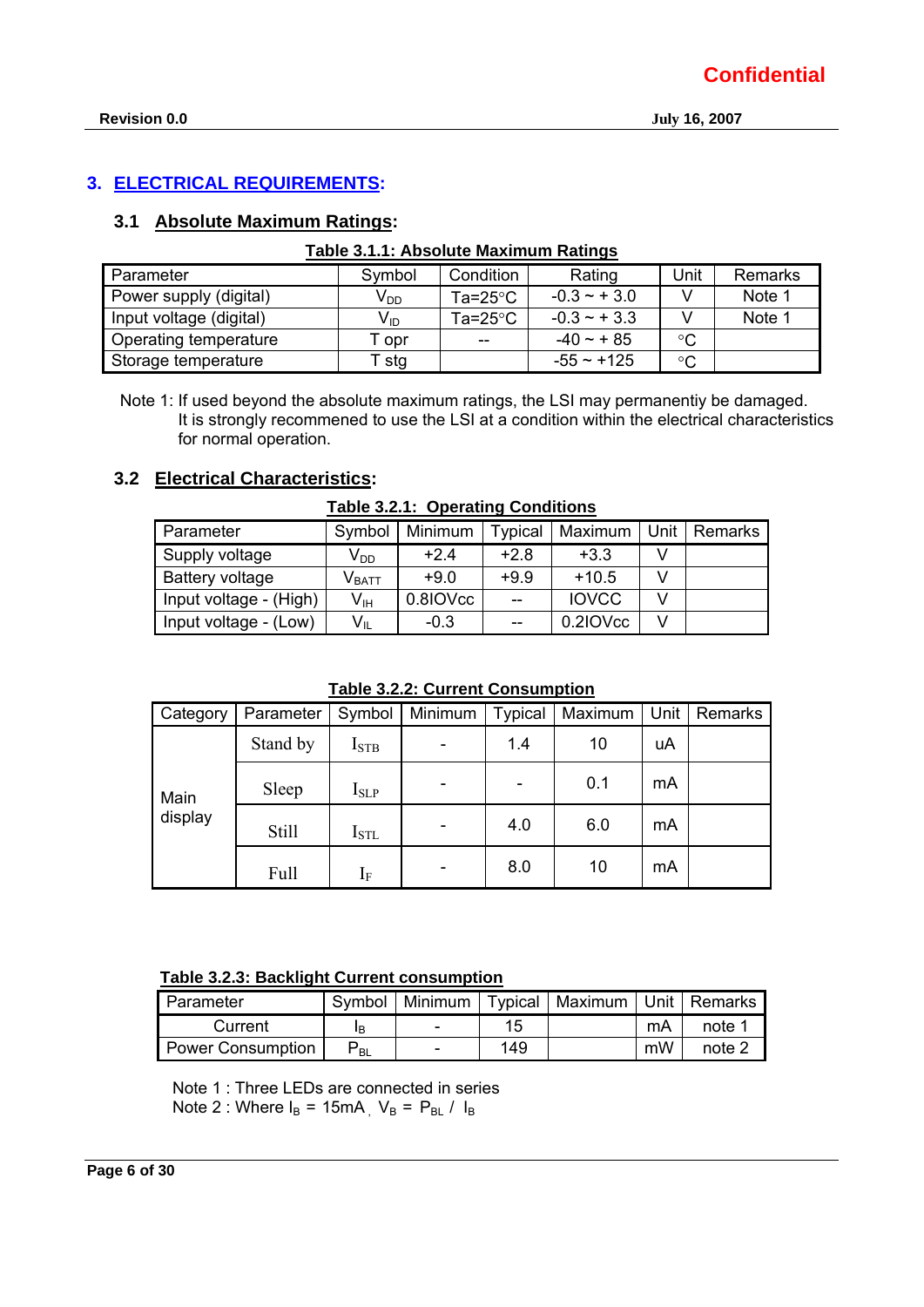## **3.3 Input Pin Connections**

| Pin No.                 | <b>Symbol</b>    | I/O                      | <b>Function</b>        |
|-------------------------|------------------|--------------------------|------------------------|
| 1                       | BL K             |                          | Ground                 |
| $\overline{2}$          | $BL_A$           | T                        | <b>Battery voltage</b> |
| 3                       | <b>IOVCC</b>     | ı                        | Supply voltage         |
| $\overline{\mathbf{4}}$ | <b>NC</b>        | $\overline{a}$           |                        |
| 5                       | <b>RESET</b>     | ı                        | <b>RESET</b>           |
| 6                       | <b>DB17</b>      | 1/O                      | Data17                 |
| $\overline{7}$          | <b>DB16</b>      | I/O                      | Data16                 |
| 8                       | <b>DB15</b>      | I/O                      | Data15                 |
| 9                       | <b>DB14</b>      | I/O                      | Data14                 |
| 10                      | DB <sub>13</sub> | 1/O                      | Data13                 |
| 11                      | <b>DB12</b>      | I/O                      | Data12                 |
| 12                      | <b>DB11</b>      | I/O                      | Data11                 |
| 13                      | <b>DB10</b>      | I/O                      | Data10                 |
| 14                      | <b>NC</b>        | $\overline{\phantom{a}}$ |                        |
| 15                      | DB08             | I/O                      | Data8                  |
| 16                      | DB07             | I/O                      | Data7                  |
| 17                      | <b>DB06</b>      | I/O                      | Data6                  |
| 18                      | DB05             | I/O                      | Data <sub>5</sub>      |
| 19                      | DB04             | I/O                      | Data4                  |
| 20                      | DB03             | I/O                      | Data3                  |
| 21                      | <b>DB02</b>      | I/O                      | Data2                  |
| 22                      | DB01             | I/O                      | Data1                  |
| 23                      | <b>NC</b>        | $\overline{a}$           |                        |
| 24                      | <b>RD</b>        | $\overline{1}$           | Read                   |
| 25                      | <b>WR</b>        | I                        | Write/read             |
| 26                      | <b>RS</b>        | $\overline{\phantom{a}}$ | <b>Select Register</b> |
| 27                      | <b>CS</b>        | ı                        | Chip select            |
| 28                      | <b>VCC</b>       | T                        | Supply voltage         |
| 29                      | <b>GND</b>       |                          | Ground                 |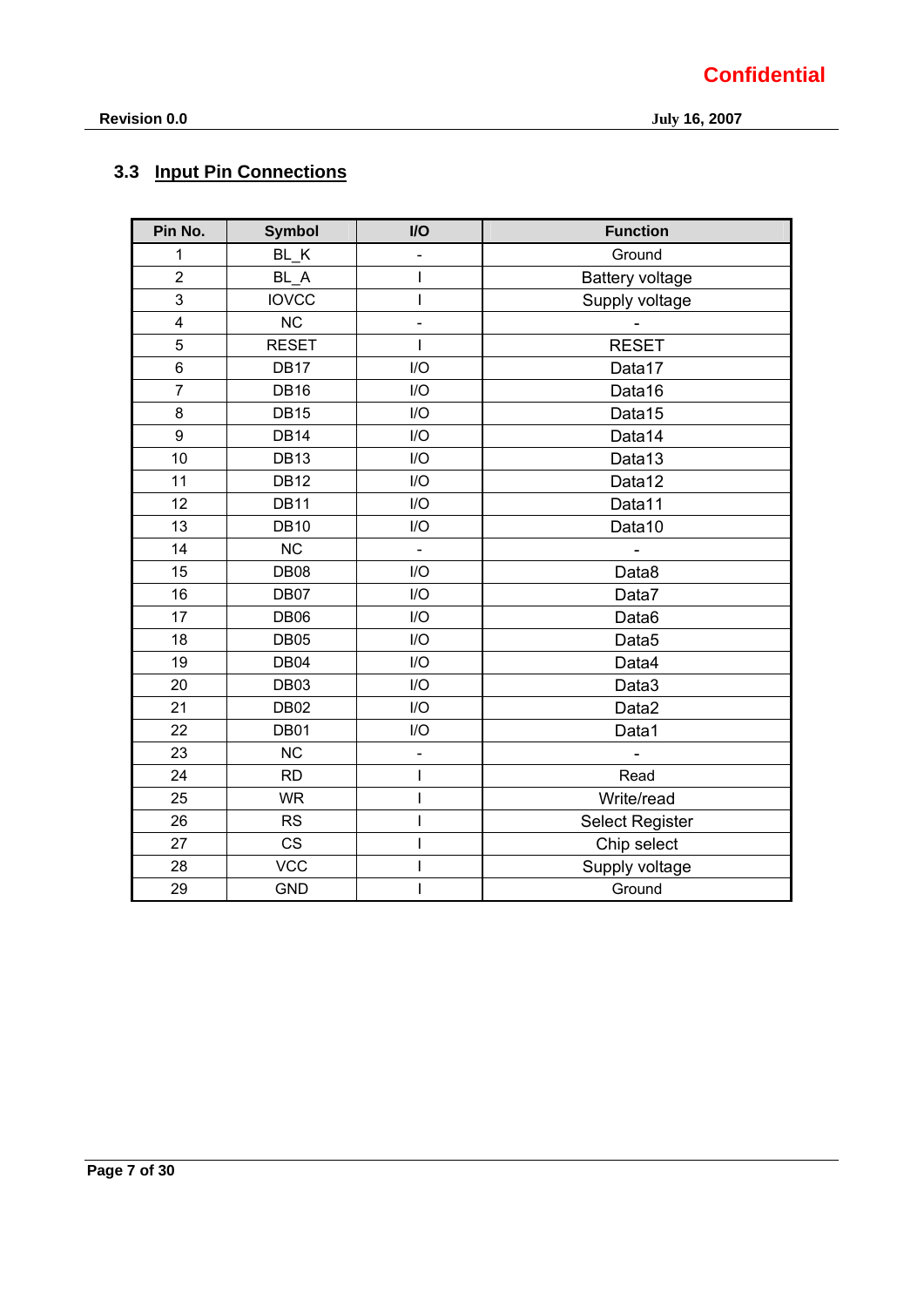## **3.4 AC Characteristics:**



## **3.4.1 Recommended Signal Timing (Main LCD)**

80 - System bus interface operation

| Item                           |                                       |                           | Symbol                      | Unit | Min | Typ | Max |
|--------------------------------|---------------------------------------|---------------------------|-----------------------------|------|-----|-----|-----|
| Bus cycle time                 |                                       | Write                     | tcycw                       | ns   | 70  |     |     |
|                                |                                       | Read                      | t <sub>cycr</sub>           |      | 250 |     |     |
| Write "Low" level pulse width  |                                       | Write                     | $PW_{LW}$                   | ns   | 40  |     |     |
| Read "Low" level pulse width   |                                       | Read                      | $PW_{LR}$                   |      | 150 |     |     |
| Write "High" level pulse width |                                       | Write                     | $PW_{HW}$                   | ns   | 30  |     |     |
|                                | Read "High" level pulse width<br>Read |                           | $PW_{HR}$                   |      | 100 |     |     |
|                                | Write/Read rise/fall time             |                           | twrr, twrf                  | ns   | ۰   |     | 25  |
| Setup time                     |                                       | Write $(RS to CS^*/WR^*)$ | tas                         | ns   | 0   |     |     |
|                                | Read (RS to CS*/RD*)                  |                           |                             |      | 10  |     |     |
| Address hold time              |                                       |                           | tдн                         | ns   | 2   |     |     |
| Write data setup time          |                                       |                           | t <sub>DSW</sub>            | ns   | 25  |     |     |
| Write data hold time           |                                       |                           | tн                          | ns   | 5   |     |     |
| Read data delay time           |                                       |                           | $t_{\rm DDR}$               | ns   | -   |     | 200 |
| Read data hold time            |                                       |                           | $\mathfrak{r}_{\text{DHR}}$ | ns   | 5   |     |     |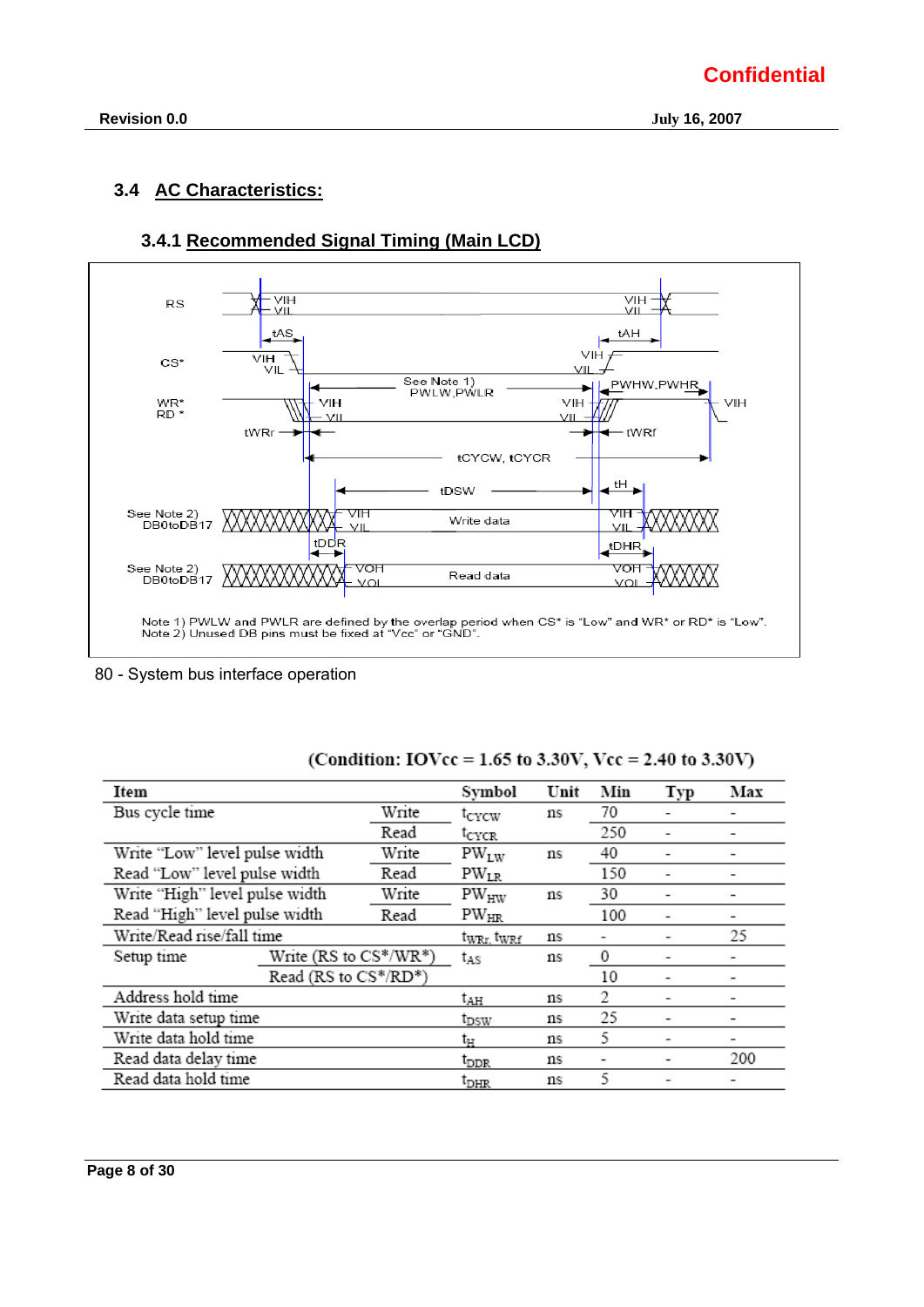

 **Revision 0.0 July 16, 2007** 

## Reset Timing



**Reset operation** 

| (Condition : lovec = $1.65V$ to 3.30V, VCC = $1.80V$ to 3.30V) |  |
|----------------------------------------------------------------|--|
|                                                                |  |

| Item                    | Svmbol | Unit | Min                      | Tvn                      | Max                      |
|-------------------------|--------|------|--------------------------|--------------------------|--------------------------|
| Reset "Low" level width | IRES   | ms   |                          | $\overline{\phantom{a}}$ | $\overline{\phantom{0}}$ |
| Reset rise time         |        | us   | $\overline{\phantom{0}}$ |                          |                          |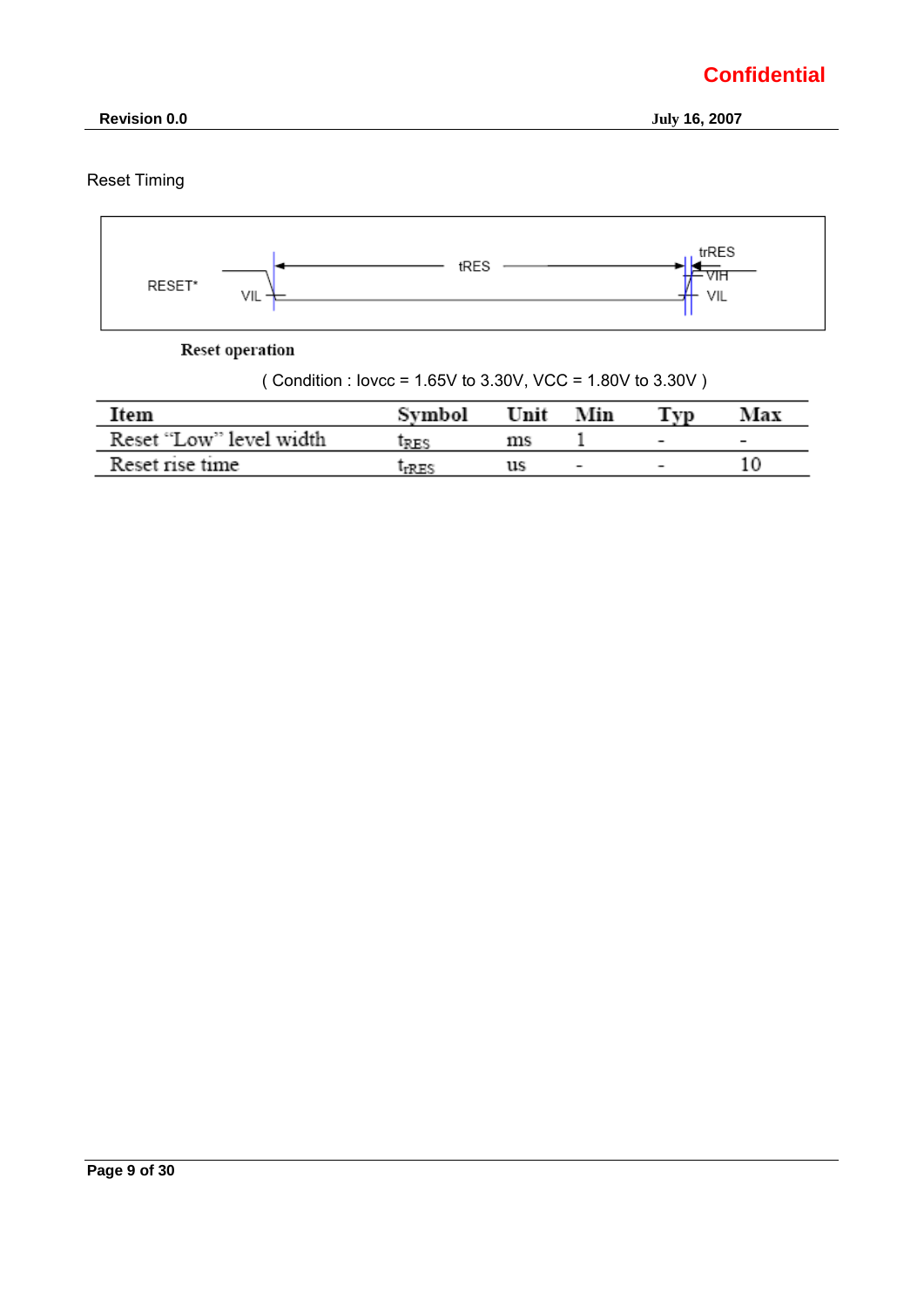## **3.4.2 Basic Colors and Gray Scales:**

Table 3.4.1 provides a truth table defining the basic display colors and gray scales available in the main AMLCD. A maximum of 262k colors is possible.

| Colors &        | Gray            |              |              |              |              |                |                |              |             | Data Signal  |              |   |              |             |             |                |                |          |              |
|-----------------|-----------------|--------------|--------------|--------------|--------------|----------------|----------------|--------------|-------------|--------------|--------------|---|--------------|-------------|-------------|----------------|----------------|----------|--------------|
| Gray            | scale           | R            | $\mathsf{R}$ | R            | R            | R              | R              | G            | G           | G            | G            | G | G            | B           | B           | B              | B              | B        | B            |
| Scale           | Levels          | $\Omega$     | 1            | 2            | 3            | 4              | 5              | 0            | 1           | 2            | 3            | 4 | 5            | 0           | 1           | 2              | 3              | 4        | 5            |
| <b>Black</b>    | --              | $\mathbf{0}$ | 0            | $\Omega$     | 0            | 0              | $\Omega$       | 0            | $\Omega$    | $\mathbf{0}$ | $\mathbf 0$  | 0 | $\mathbf{0}$ | 0           | 0           | $\mathbf 0$    | $\mathbf 0$    | 0        | 0            |
| <b>Blue</b>     | --              | $\Omega$     | $\mathbf{0}$ | $\Omega$     | $\Omega$     | $\Omega$       | $\mathbf{0}$   | $\Omega$     | $\mathbf 0$ | $\Omega$     | $\Omega$     | 0 | $\mathbf 0$  | 1           | 1           | $\mathbf{1}$   | 1              | 1        | 1            |
| Green           | --              | 0            | $\mathbf 0$  | $\mathbf 0$  | 0            | $\mathbf 0$    | 0              | $\mathbf{1}$ | 1           | $\mathbf{1}$ | 1            | 1 | $\mathbf{1}$ | $\mathbf 0$ | $\mathbf 0$ | 0              | $\mathbf 0$    | 0        | $\mathbf 0$  |
| Cyan            | $-$             | 0            | $\mathbf 0$  | $\Omega$     | $\mathbf{0}$ | $\mathbf 0$    | 0              | $\mathbf{1}$ | 1           | $\mathbf{1}$ | $\mathbf{1}$ | 1 | $\mathbf{1}$ | 1           | 1           | $\mathbf{1}$   | 1              | 1        | 1            |
| Red             | --              | 1            | 1            | 1            | 1            | 1              | $\overline{1}$ | $\mathbf 0$  | $\mathbf 0$ | $\mathbf 0$  | 0            | 0 | $\mathbf 0$  | 0           | 0           | 0              | 0              | 0        | $\Omega$     |
| Magenta         | --              | 1            | 1            | 1            | 1            | 1              | $\mathbf{1}$   | $\mathbf 0$  | $\mathbf 0$ | $\Omega$     | $\mathbf 0$  | 0 | $\mathbf 0$  | 1           | 1           | 1              | 1              | 1        | 1            |
| Yellow          | --              | 1            | 1            | 1            | 1            | 1              | 1              | 1            | 1           | 1            | 1            | 1 | 1            | 0           | 0           | 0              | $\mathbf 0$    | 0        | 0            |
| White           | --              | 1            | 1            | 1            | 1            | 1              | 1              | 1            | 1           | 1            | 1            | 1 | $\mathbf{1}$ | 1           | 1           | 1              | 1              | 1        |              |
| <b>Black</b>    | GS <sub>0</sub> | 0            | 0            | 0            | $\mathbf 0$  | $\mathbf 0$    | $\mathbf 0$    | $\mathbf 0$  | 0           | $\mathbf 0$  | 0            | 0 | 0            | 0           | 0           | $\mathbf 0$    | $\mathbf 0$    | 0        | $\mathbf 0$  |
| ⇑               | GS <sub>1</sub> | 1            | $\mathbf{0}$ | $\Omega$     | 0            | 0              | $\Omega$       | $\Omega$     | $\mathbf 0$ | $\mathbf 0$  | $\mathbf 0$  | 0 | $\mathbf 0$  | $\mathbf 0$ | 0           | $\mathbf 0$    | $\mathbf 0$    | 0        | $\Omega$     |
| Darker          | GS <sub>2</sub> | $\Omega$     | 1            | $\Omega$     | $\mathbf{0}$ | $\pmb{0}$      | 0              | $\Omega$     | $\Omega$    | 0            | $\mathbf 0$  | 0 | $\mathbf{0}$ | $\Omega$    | 0           | $\Omega$       | 0              | 0        | $\mathbf{0}$ |
| ⇑               | ↓               |              |              |              |              |                |                |              |             |              |              |   |              |             |             |                |                |          |              |
| $\mathbf{  }$   |                 |              |              |              |              |                |                |              |             |              |              |   |              |             |             |                |                |          |              |
| <b>Brighter</b> | GS29            | 1            | $\mathbf{0}$ | 1            | 1            | 1              | 1              | $\mathbf 0$  | 0           | $\mathbf 0$  | $\mathbf{0}$ | 0 | 0            | 0           | $\Omega$    | $\mathbf 0$    | 0              | 0        | 0            |
| JI.             | GS30            | 0            | 1            | 1            | 1            | 1              | $\mathbf{1}$   | $\mathbf 0$  | 0           | $\Omega$     | $\mathbf 0$  | 0 | $\mathbf 0$  | $\Omega$    | $\Omega$    | $\mathbf{0}$   | $\mathbf 0$    | 0        | 0            |
| Red             | GS31            | 1            | $\mathbf{1}$ | 1            | 1            | 1              | $\mathbf{1}$   | $\mathbf 0$  | 0           | $\Omega$     | $\mathbf{0}$ | 0 | $\mathbf{0}$ | 0           | $\Omega$    | $\mathbf 0$    | $\mathbf 0$    | 0        | 0            |
| <b>Black</b>    | GS <sub>0</sub> | $\Omega$     | 0            | 0            | $\mathbf{0}$ | $\mathbf 0$    | $\mathbf 0$    | $\mathbf 0$  | 0           | $\mathbf 0$  | $\mathbf{0}$ | 0 | $\mathbf{0}$ | 0           | $\Omega$    | $\mathbf 0$    | $\mathbf 0$    | 0        | 0            |
| ⇑               | GS1             | $\mathbf 0$  | $\mathbf{0}$ | $\mathbf{0}$ | 0            | $\mathbf 0$    | $\mathbf{0}$   | $\mathbf{1}$ | 0           | $\mathbf 0$  | $\mathbf 0$  | 0 | $\mathbf 0$  | $\mathsf 0$ | 0           | $\mathbf 0$    | $\overline{0}$ | 0        | $\Omega$     |
| Darker          | GS2             | $\mathbf 0$  | $\mathbf{0}$ | $\Omega$     | $\mathbf 0$  | 0              | 0              | $\Omega$     | 1           | $\mathbf{0}$ | $\mathbf 0$  | 0 | $\mathbf 0$  | $\mathbf 0$ | 0           | $\mathbf 0$    | 0              | $\Omega$ | $\Omega$     |
| ⇑               | ↓               |              |              |              |              |                |                |              |             |              |              |   |              |             |             |                |                |          |              |
| ⇊               | ↓               |              |              |              |              |                |                |              |             |              |              |   |              |             |             |                |                |          |              |
| <b>Brighter</b> | GS61            | 0            | 0            | 0            | 0            | 0              | 0              | 1            | 0           | 1            | 1            | 1 | 1            | 0           | $\mathbf 0$ | $\mathbf 0$    | 0              | 0        | 0            |
| ⇓               | GS62            | $\Omega$     | 0            | $\mathbf{0}$ | $\Omega$     | $\mathbf 0$    | $\mathbf 0$    | $\mathbf 0$  | 1           | 1            | 1            | 1 | 1            | $\Omega$    | $\Omega$    | 0              | $\mathbf 0$    | 0        | 0            |
| Green           | GS63            | $\mathbf 0$  | $\mathbf 0$  | $\mathbf 0$  | 0            | $\overline{0}$ | $\overline{0}$ | $\mathbf{1}$ | 1           | $\mathbf{1}$ | $\mathbf{1}$ | 1 | $\mathbf{1}$ | $\mathbf 0$ | 0           | $\overline{0}$ | $\overline{0}$ | $\Omega$ | 0            |
| <b>Black</b>    | GS0             | $\mathbf 0$  | $\mathbf 0$  | $\pmb{0}$    | 0            | $\mathbf 0$    | 0              | $\mathbf 0$  | 0           | $\mathbf 0$  | 0            | 0 | 0            | 0           | $\Omega$    | $\pmb{0}$      | $\mathbf 0$    | 0        | $\Omega$     |
| ⇑               | GS1             | $\mathbf 0$  | $\mathbf 0$  | $\mathbf 0$  | 0            | $\mathbf 0$    | 0              | $\mathbf 0$  | 0           | $\mathbf 0$  | 0            | 0 | 0            | 1           | $\Omega$    | $\pmb{0}$      | $\mathbf 0$    | 0        | 0            |
| Darker          | GS2             | $\mathbf 0$  | $\mathbf 0$  | $\Omega$     | $\Omega$     | $\mathbf 0$    | 0              | $\Omega$     | 0           | $\Omega$     | $\mathbf 0$  | 0 | $\mathbf{0}$ | $\Omega$    | 1           | $\Omega$       | 0              | $\Omega$ | $\Omega$     |
| ⇑               | ↓               |              |              |              |              |                |                |              |             |              |              |   |              |             |             |                |                |          |              |
| Jl              |                 |              |              |              |              |                |                |              |             |              |              |   |              |             |             |                |                |          |              |
| <b>Brighter</b> | GS29            | $\mathbf{0}$ | $\mathbf 0$  | $\Omega$     | $\Omega$     | $\mathbf 0$    | $\mathbf 0$    | 0            | 0           | 0            | 0            | 0 | 0            | 1           | $\Omega$    | 1              | 1              | 1        | 1            |
| $\mathbf{H}$    | GS30            | 0            | $\mathbf 0$  | 0            | 0            | 0              | $\mathbf 0$    | $\mathbf 0$  | 0           | $\mathbf 0$  | 0            | 0 | 0            | 0           | 1           | $\mathbf{1}$   | 1              | 1        | 1            |
| <b>Blue</b>     | GS31            | 0            | $\mathbf{0}$ | 0            | 0            | 0              | 0              | $\Omega$     | $\mathbf 0$ | $\mathbf{0}$ | $\mathbf 0$  | 0 | $\mathbf 0$  | 1           | 1           | 1              | 1              | 1        | 1            |

**Table 3.4.2: Signals, Basic Display Colors, and Gray Scales – TFT LCD**

Note 1: In Table 3.4: 0 = Logic low, 1 = Logic high.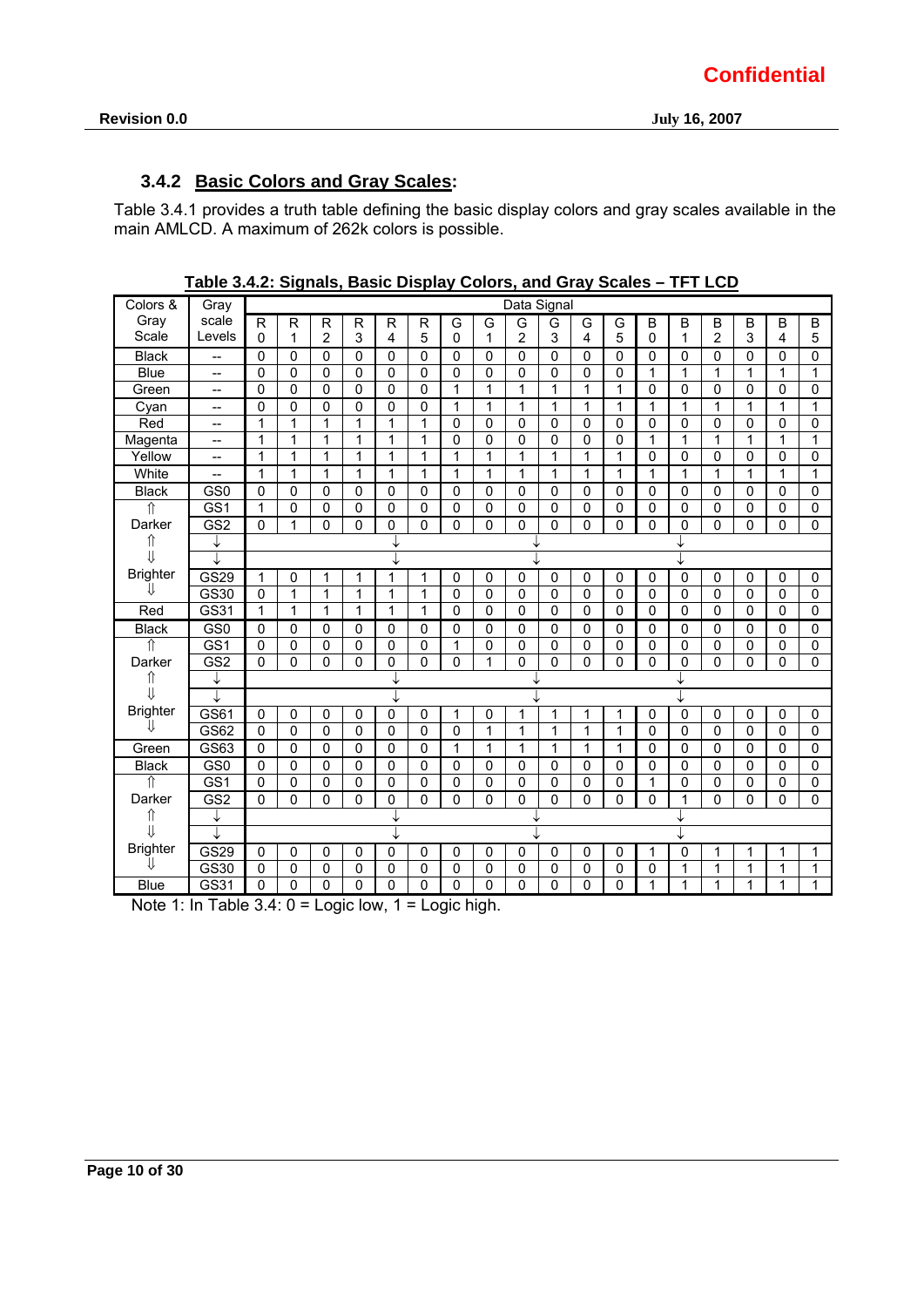## **4. OPTICAL REQUIREMENTS:**

## **4.1 Optical Specifications (Main LCD):**

|                            |                |               |                  |                          |       |                          |                   | $Ta = 25^{\circ}C$ , $V_{DD=}V_{BAT=3.3V}$ , $I_{BKL=15mA}$ |
|----------------------------|----------------|---------------|------------------|--------------------------|-------|--------------------------|-------------------|-------------------------------------------------------------|
| Item                       |                | <b>Symbol</b> | <b>Condition</b> | Min.                     | Typ.  | Max.                     | Unit              | <b>Note</b>                                                 |
|                            | Contrast ratio |               |                  | 150                      | 250   |                          |                   | Note 4                                                      |
| Luminance of white         |                | <b>YL</b>     |                  | $\overline{\phantom{a}}$ | 200   | $\overline{\phantom{0}}$ | cd/m <sup>2</sup> | Note 5                                                      |
| Response                   | Rising:Tr      | $Tr+Tf$       |                  | $\overline{a}$           | 15    | $-30$                    | msec              | Note 6                                                      |
| time                       | Falling: Tf    | <b>Tf</b>     |                  | $\overline{\phantom{a}}$ | 35    | $-50$                    |                   |                                                             |
|                            |                | <b>Rx</b>     |                  | 0.604                    | 0.634 | 0.664                    |                   |                                                             |
|                            |                | <b>Ry</b>     | Note1            | 0.298                    | 0.328 | 0.358                    |                   | Note 7                                                      |
|                            |                | Gx            |                  | 0.266                    | 0.296 | 0.326                    |                   |                                                             |
| Color                      |                | Gy            |                  | 0.545                    | 0.575 | 0.605                    |                   |                                                             |
| chromaticity<br>(CIE 1931) |                | Bx            |                  | 0.103                    | 0.133 | 0.163                    |                   |                                                             |
|                            |                |               |                  | 0.083                    | 0.113 | 0.143                    |                   |                                                             |
|                            |                | Wx            |                  | 0.281                    | 0.311 | 0.341                    |                   |                                                             |
|                            |                | Wy            |                  | 0.317                    | 0.347 | 0.377                    |                   |                                                             |
|                            | Hor.           | $\theta L$    |                  | 40                       | 45    | $\overline{a}$           |                   |                                                             |
| Viewing                    |                | $\theta R$    | CR>10            | 40                       | 45    | $\qquad \qquad -$        |                   |                                                             |
| angle                      | Ver.           | $\theta$ H    |                  | 30                       | 35    | $\overline{\phantom{a}}$ | Degrees           | Note 3                                                      |
|                            |                | $\theta L$    |                  | 10                       | 15    | $\overline{\phantom{0}}$ |                   |                                                             |

## **Table 4.1 : Optical Characteristics (Main LCD)**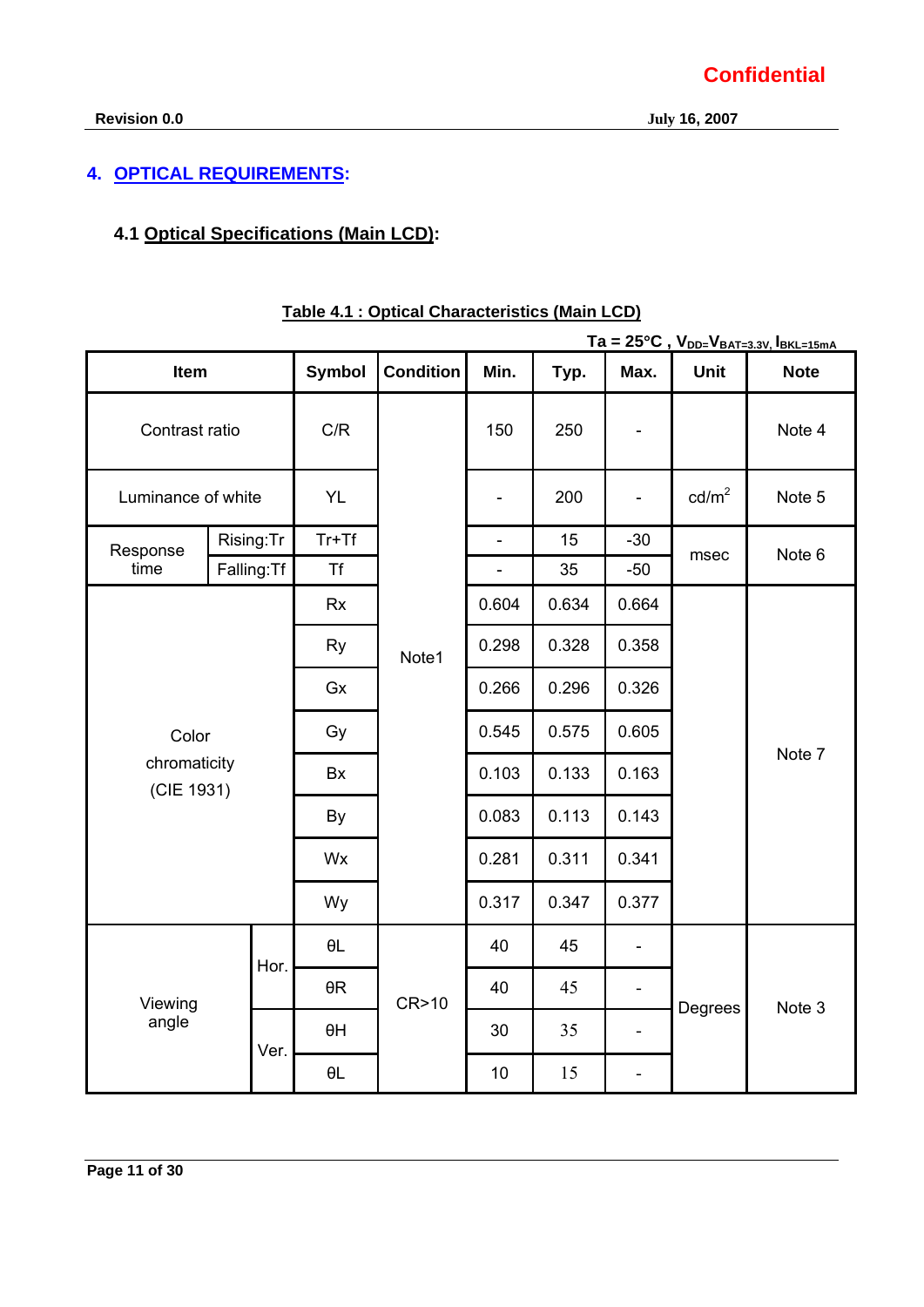#### **Note 1**

Measurement should be executed in a stable, windless, and dark room. 30 min after lighting the Back-light. This should be measured on the center of screen.

Environment condition: Ta =  $25 \pm 2$  ℃

#### **Back-light ON condition**

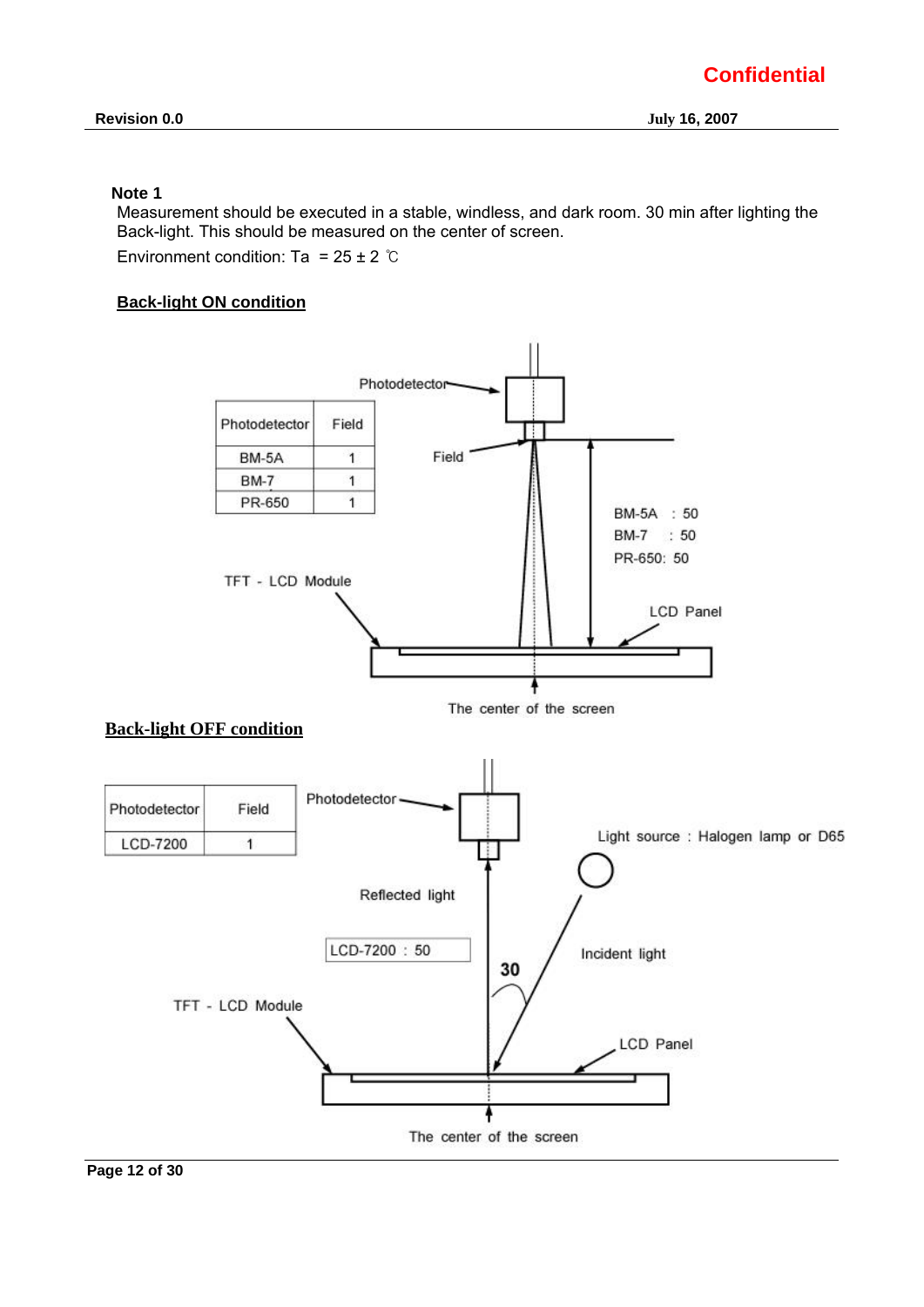#### **Note 2**

Definition of Reflectance: The reflectance is relative quantity to the standard white BaSO4 or MgO plate that the reflectance of the standard white plate is the 100%

 100% Input intesity of the reflected light on BaSO4 plate Output intensity of the reflected light on BaSO4 plate Input intensity of the reflected light on BaSO4 plate Light int ensity of the reflected light on LCD Reflectance <sup>=</sup> ×

#### **Note 3**

Definition of Viewing Angle: Viewing angle range (CR≥10)



#### **Note 4**

Definition of Contrast Ratio (C/R): Ratio of gray max (Gmax) & gray min (Gmin) at the center point of the panel. If front light is on state, it is the light source and the BM-5A will be used to measure.

|    | $G$ MAX                                | * Gmax : Luminance with all pixels white |
|----|----------------------------------------|------------------------------------------|
| CR | $\cdot$ = $\cdot$ = $\cdot$<br>$G$ MIN | * Gmin: Luminance with all pixels black  |

#### **Note 5**

Definition of Luminance of White: Luminance of white at center point.

#### **Page 13 of 30**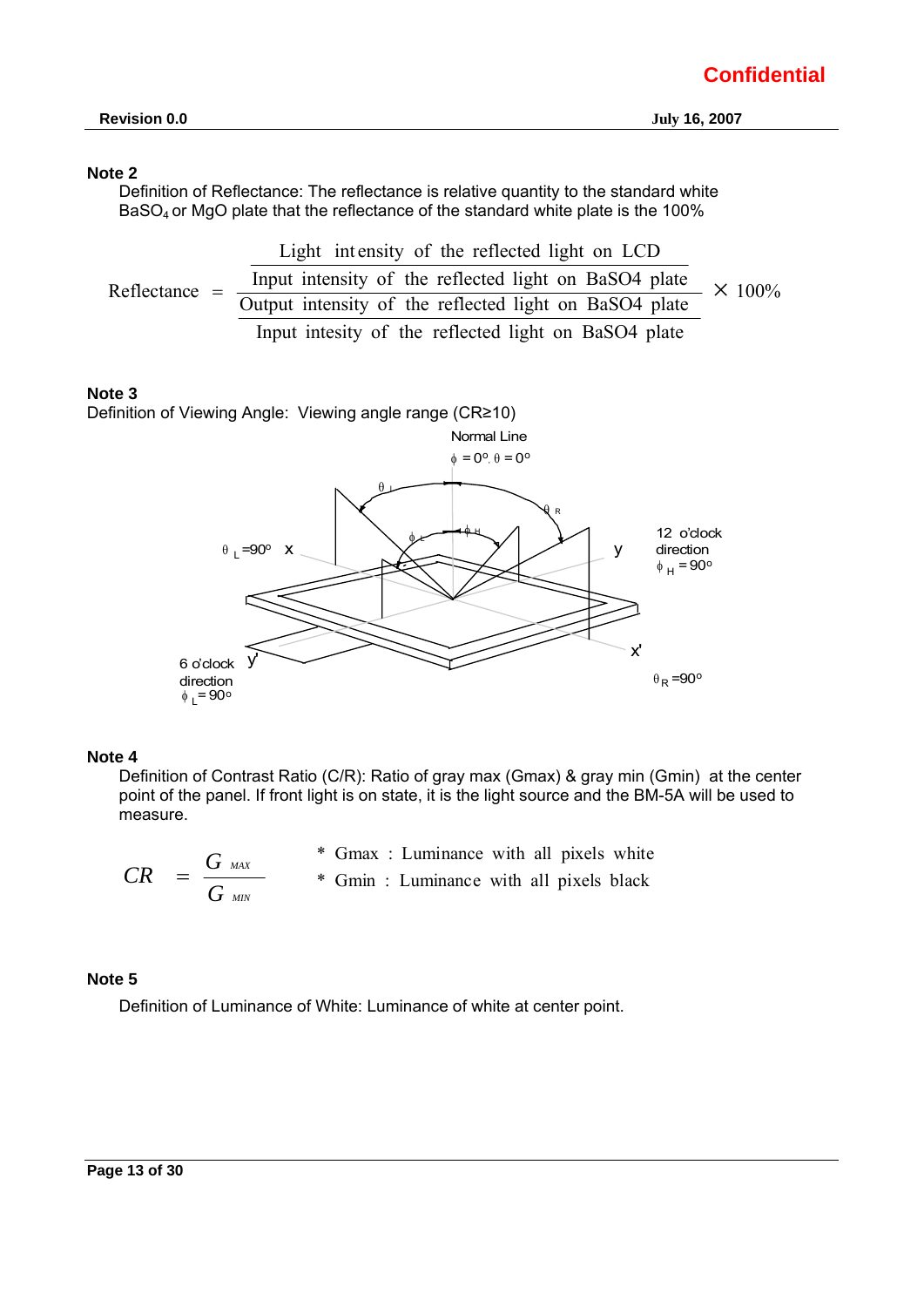## **Note 6**

Definition of Response time: Sum of Tr, Tf



#### **Note 7**

Definition of Color Chromaticity (CIE 1931) Color coordinate of white& red, green, blue at center point.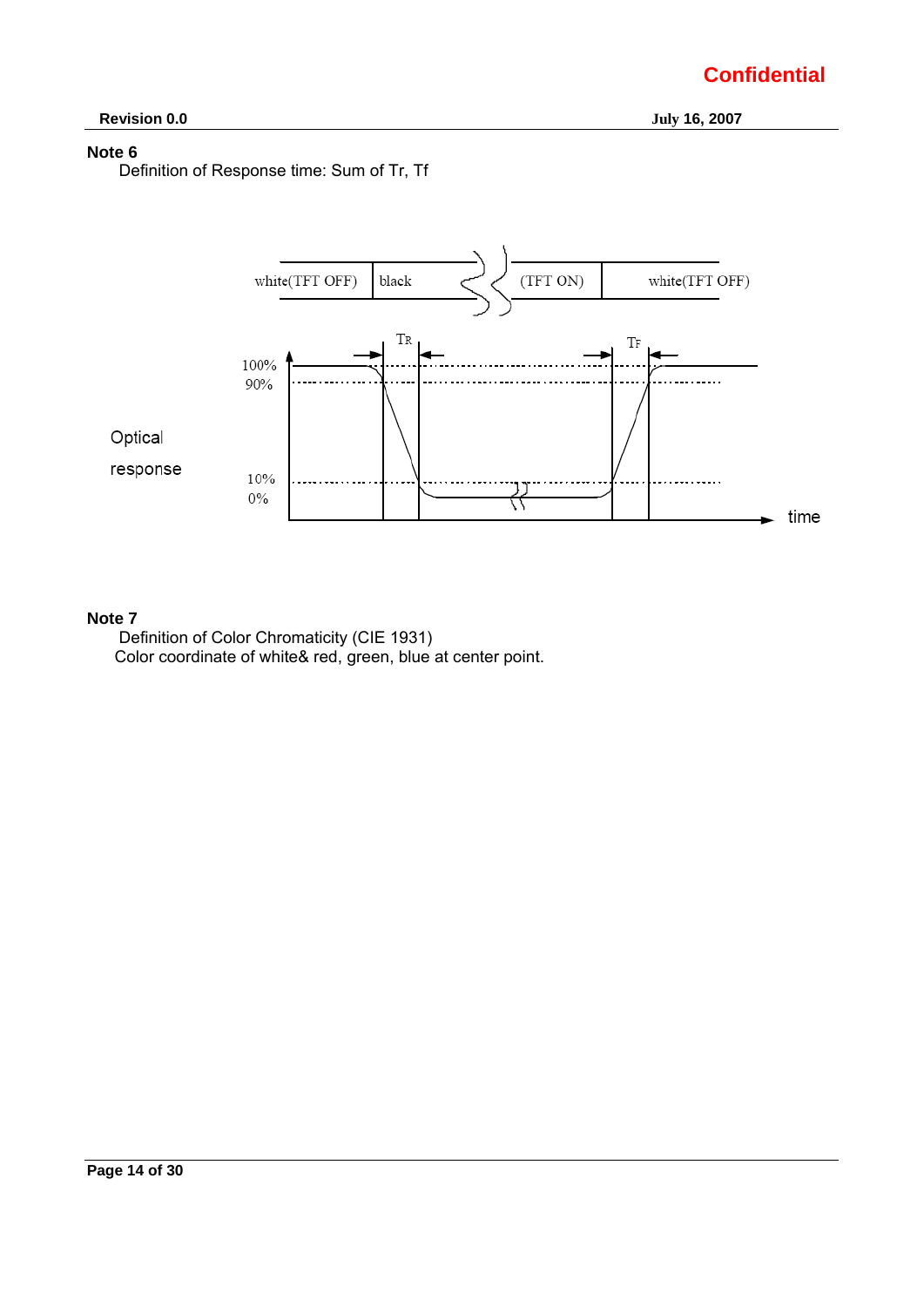## **5. QUALIFICATION**

## **5.1 Inspection condition.**

- ① **Temperature** • **Humidity** 
	- Room Temperature : 23±3°C
	- Humidity : 60±20%

### ② **Inspection distance and degree**

- Keep distance over 30cm from LCD surface under the 20W lighting source from the lamp.



Inspects from Z to X and Y within  $\Phi$ ( $\Phi$ =30°) The distance should be kept over 30cm.

- LCD surface and light source has to be perpendicular and inspection should be done within 30° from the inspection position (Z-axis).

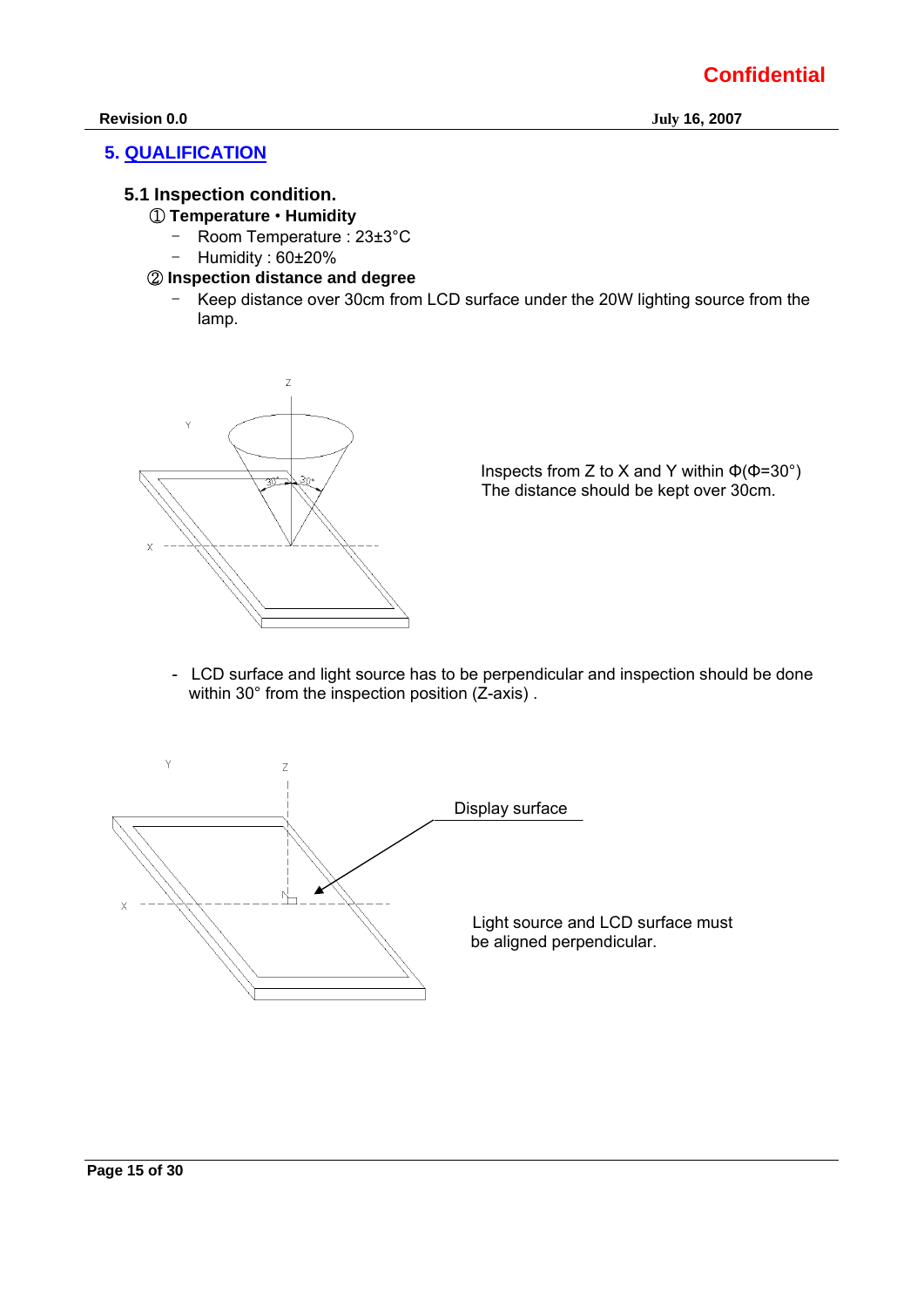## **5.2 Inspection method (Sampling)**

- General inspection.
	- 1) Fail 1 (Heavy defect) : Unable to use product, cannot use product up to it's expectation and can not perform the standard of it's purpose.
	- 2) Fail 2 (Light defect) : Unstable and degraded product but still can be use.
	- 3) Defect applied area : Active Area
	- 4) Criterion : AQL of Fail 1 : 0.65, AQL of Fail 2 : 1.5

### **5.3 Inspection category**

- Sampling procedures for each item's acceptance level

| Defect type  | Sampling procedures                                                              | AQL  |
|--------------|----------------------------------------------------------------------------------|------|
| Major defect | MIL-STD-105D Inspection level I<br>normal inspection<br>single sample inspection | 0.65 |
| Minor defect | MIL-STD-105D Inspection level I<br>normal inspection<br>single sample inspection | 1.5  |

### - Definition of Black / Spot or Line

| ltem                                                             | Criterion for defects                                                                                                                                 |
|------------------------------------------------------------------|-------------------------------------------------------------------------------------------------------------------------------------------------------|
| Black / White spots (I)<br>Black / White lines (I)               | Spots or lines appear dark or white in display patterns<br>and remain unvaried in terms of size or shade with varying the LCD<br>operating voltage.   |
| Black / White spots $(\mathbb{I})$<br>Black / White lines $(II)$ | Spots or lines appear dark or white in display patterns<br>and they are variable in terms of size or shade with varying the LCD<br>operating voltage. |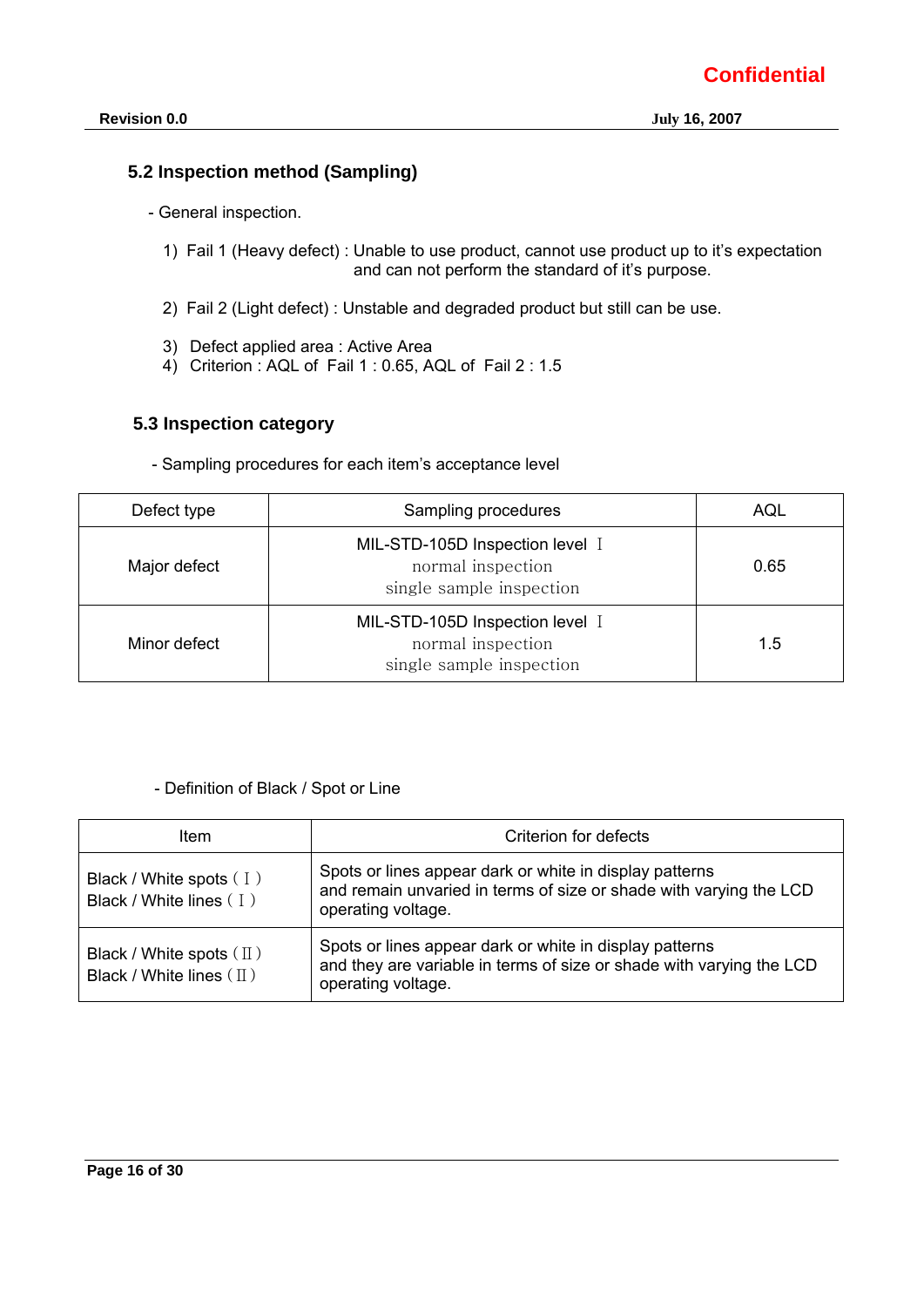**Revision 0.0 July 16, 2007** 

## **5.4 Visual inspection**

| <b>ITEM</b>                             |                                                                                                                                                               | Defect type                 |                               |                                                 |       |  |  |
|-----------------------------------------|---------------------------------------------------------------------------------------------------------------------------------------------------------------|-----------------------------|-------------------------------|-------------------------------------------------|-------|--|--|
| 1) Non display                          |                                                                                                                                                               | • No non display is allowed |                               |                                                 |       |  |  |
| 2) Irregular operation                  | • No irregular operation is allowed                                                                                                                           |                             |                               |                                                 | Major |  |  |
| 3) Short                                | • No shorts are allowed                                                                                                                                       |                             |                               |                                                 | Major |  |  |
| 4) Open                                 | • Any segments or common patterns that don't activate<br>are rejectable.                                                                                      |                             |                               |                                                 | Major |  |  |
|                                         | Size $\varnothing$ (mm)                                                                                                                                       |                             |                               | Acceptable number                               |       |  |  |
| 5) Black / White<br>spot(1)             | Ø ≤ 0.15<br>$0.15 < \emptyset \leq 0.20$<br>$0.20 < \emptyset \leq 0.30$<br>$0.30 < \emptyset$                                                                |                             |                               | Ignore<br>3<br>$\overline{2}$<br>$\overline{0}$ | Minor |  |  |
|                                         | Length (mm)                                                                                                                                                   | Width (mm)                  |                               | Acceptable number                               |       |  |  |
| 6) Black / White<br>line $(1)$          | 10 < L<br>$0.03 < W \le 0.04$<br>$5.0 < L \le 10$<br>$0.04 < W \leq 0.06$<br>$10 < L \le 5.0$<br>$0.06 < W \leq 0.07$<br>$L \leq 1.0$<br>$0.07 < W \leq 0.09$ |                             | 5<br>3<br>$\overline{c}$<br>1 |                                                 | Minor |  |  |
|                                         | Size Ø (mm)                                                                                                                                                   |                             |                               | Acceptable number                               |       |  |  |
| 7) Black / White<br>spot $(\mathbb{I})$ | $\varnothing \leq 0.30$<br>$0.30 < \emptyset \leq 0.50$<br>$0.50 < \emptyset \le 1.20$<br>$1.20 < \emptyset$                                                  |                             |                               | Ignore<br>5<br>3<br>$\overline{0}$              | Minor |  |  |
|                                         | Length (mm)                                                                                                                                                   | Width (mm)                  |                               | Acceptable number                               |       |  |  |
| 8) Black / White<br>line $(\Pi)$        | 20 < L<br>$0.05 < W \leq 0.07$<br>$10 < L \le 20$<br>$0.07 < W \leq 0.09$<br>$5.0 < L \le 10$<br>$0.09 < W \le 0.10$<br>$L \leq 5.0$<br>$0.10 < W \le 0.15$   |                             | 5<br>3<br>$\overline{c}$<br>1 |                                                 | Minor |  |  |
| 9) Back Light                           | 1) No Lighting is reject able<br>2) Flickering and abnormal lighting are rejectable<br>* In case of the model with back light<br>(E/L, LED or CCFT type)      |                             |                               |                                                 |       |  |  |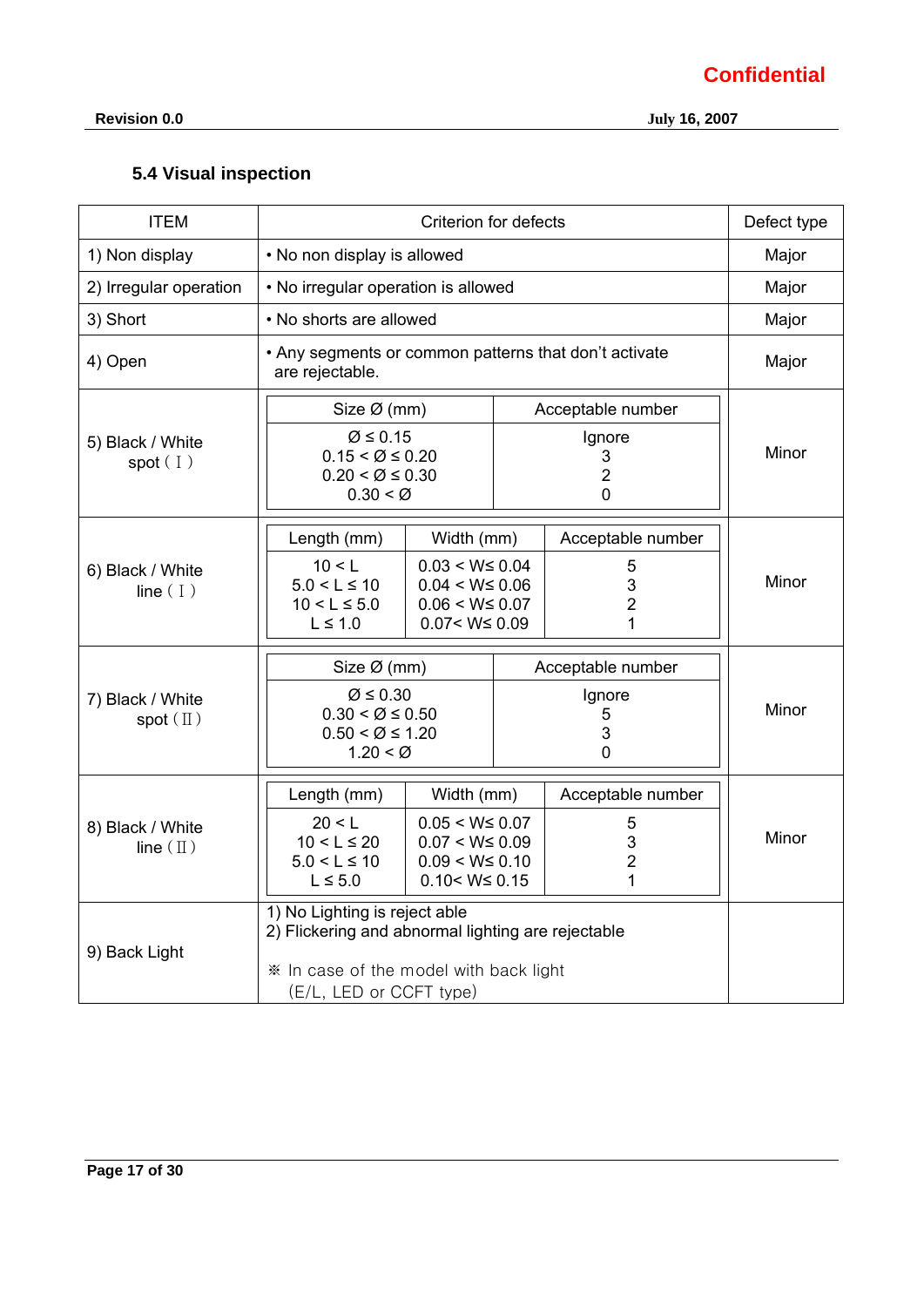| <b>ITEM</b>                           |                                                                                                                                                                                                                 | Criterion for defects |                                                               | Defect type |
|---------------------------------------|-----------------------------------------------------------------------------------------------------------------------------------------------------------------------------------------------------------------|-----------------------|---------------------------------------------------------------|-------------|
| 10) Display pattern                   | $A+B \leq 0.30$<br>0 < C<br>$\mathfrak{D}$<br>Note: 1) Acceptable up to 3 damages<br>2) NG if there're two or more pinholes per dot                                                                             | Minor                 |                                                               |             |
| 11) Blemish &<br>Foreign matters      | Size Ø (mm)                                                                                                                                                                                                     |                       | Acceptable number                                             |             |
| Size: $Ø=(A+B)/2$<br>$\updownarrow$ B | Ø ≤ 0.15<br>$0.15 < \emptyset \leq 0.20$<br>$0.20 < \emptyset \leq 0.30$<br>$0.30 < \emptyset$                                                                                                                  |                       | Ignore<br>3<br>2<br>$\mathbf 0$                               | Minor       |
| 12) Scratch on<br>Polarizer           | Length (mm)<br>Width (mm)<br>$W \leq 0.03$<br>Ignore<br>L < 2.0<br>$0.03 < W \leq 0.05$<br>L > 2.0<br>L > 1.0<br>$0.05 < W \leq 0.08$<br>$L \leq 1.0$<br>Note $(1)$<br>0.08 < W<br>Note (1) Regard as a blemish |                       | Acceptable number<br>Ignore<br>Ignore<br>Ignore<br>Note $(1)$ | Minor       |
| 13) Bubble in<br>Polarizer            | Size $\varnothing$ (mm)<br>$\varnothing \leq 0.20$<br>$0.20 < \emptyset \leq 0.50$<br>$0.50 < \emptyset \leq 0.80$<br>$0.80 < \emptyset$                                                                        |                       | Acceptable number<br>Ignore<br>3<br>2<br>0                    | Minor       |
| 14) Stains on LCD<br>panel surface    | Stains which cannot be removed even when wiped lightly with<br>a soft cloth or similar cleaning too are rejectable.                                                                                             | Minor                 |                                                               |             |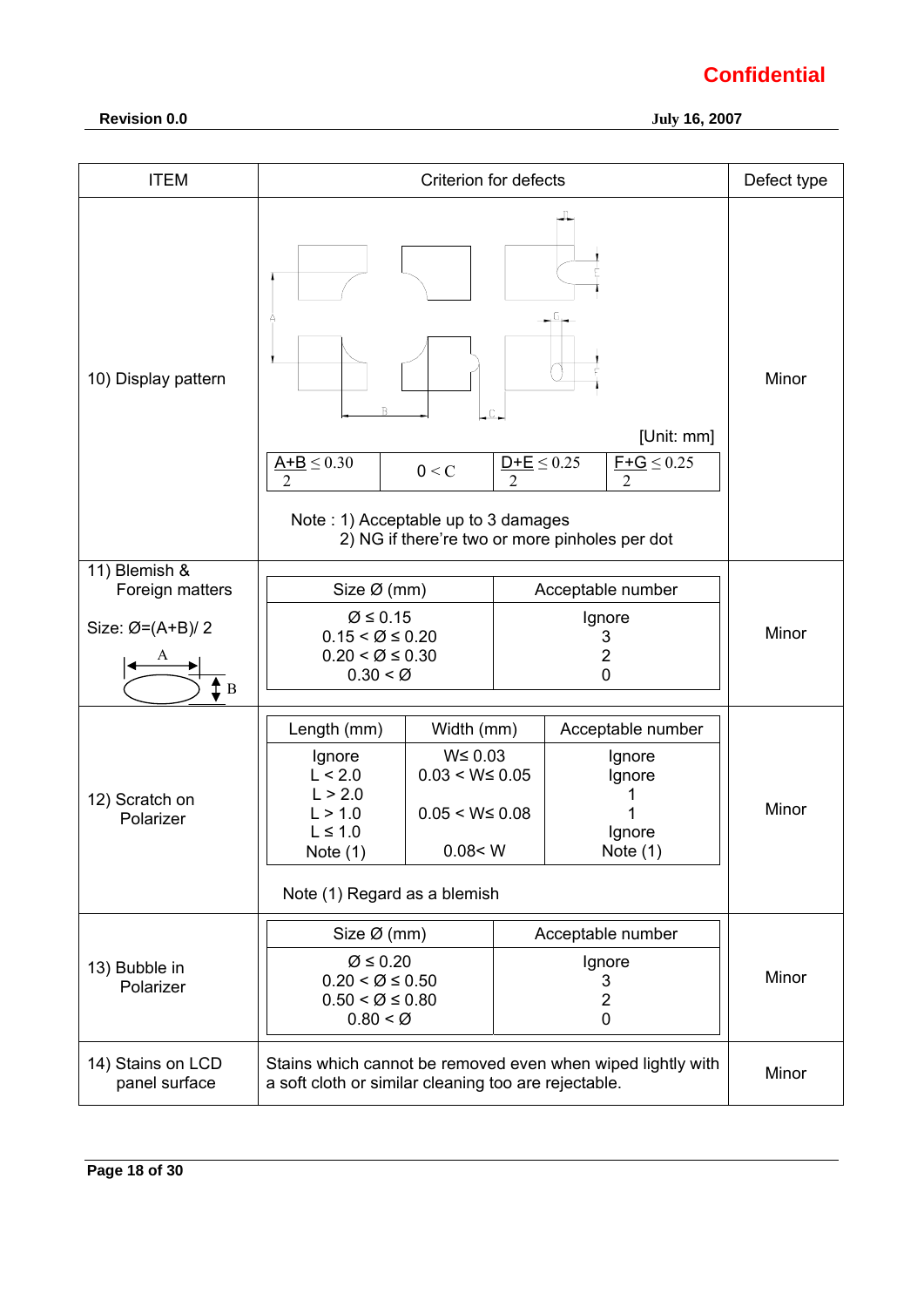| <b>ITEM</b>                                                    | Criterion for defects                                                                                                                                                                              | Defect type             |
|----------------------------------------------------------------|----------------------------------------------------------------------------------------------------------------------------------------------------------------------------------------------------|-------------------------|
| 15) Rust in Bezel                                              | Rust which is visible in the bezel is rejectable.                                                                                                                                                  | Minor                   |
| 16) Defect of land<br>surface contact (Poor<br>soldering)      | Evident crevices which is visible are rejectable.                                                                                                                                                  | Minor                   |
| 17) Parts mounting                                             | (1) Failure to mount parts<br>(2) Parts not in the specifications are mounted<br>(3) Polarity, for example, is reversed                                                                            | Major<br>Major<br>Major |
| 18) Parts alignment                                            | (1) LSI, IC lead width is more than 50% beyond pad outline.<br>(2) Chip component is off center and more                                                                                           | Minor<br>Minor          |
| 19) Conductive<br>foreign matter(Solder<br>ball, solder chips) | $(1)$ 0.45 < Ø , N $\geq$ 1<br>$(2)$ 0.30 < Ø ≤ 0.45 , N ≥ 1<br>Ø: Average diameter of solder ball<br>(unit: mm)<br>$(3)$ 0.50 < L<br>$N \geq 1$<br>L: Average length of solder chip<br>(unit: mm) | Major<br>Minor<br>Minor |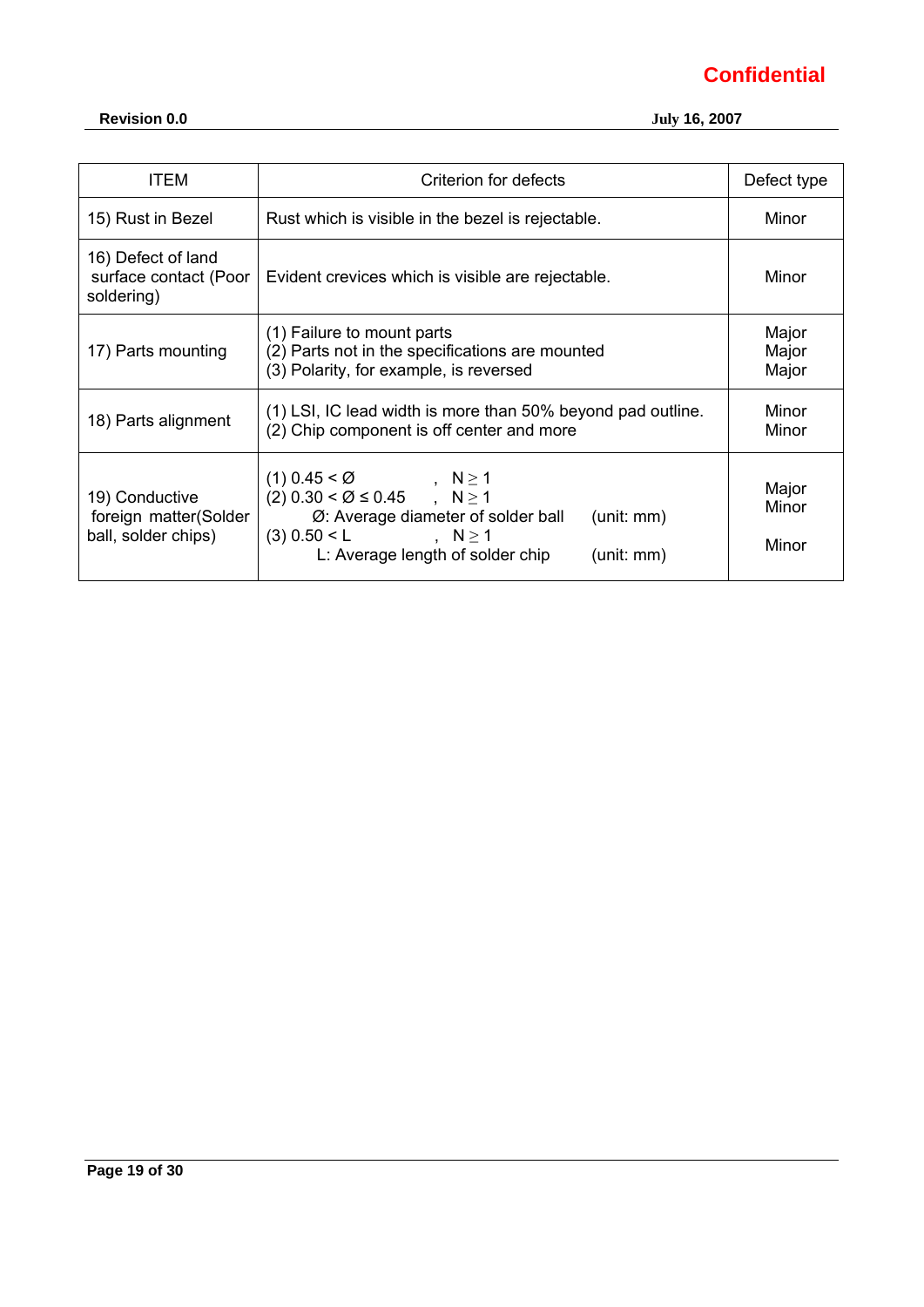**Revision 0.0 July 16, 2007** 

## **5.5 Electrical inspection**

| <b>Defect Type</b>                                                                                                                       | <b>Accept</b>                                     | <b>Reject</b>                                     |
|------------------------------------------------------------------------------------------------------------------------------------------|---------------------------------------------------|---------------------------------------------------|
| Bright dot (Fig 1)<br>Random                                                                                                             | $N \le 7$                                         | N > 7                                             |
| Two adjacent                                                                                                                             | $N \le 3$                                         | N > 3                                             |
| Dark dot (Fig 2)<br>Random<br>Two adjacent<br>Three adjacent                                                                             | $N \le 7$<br>$N \le 4$<br>$N \le 2$               | N > 7<br>N > 4<br>N > 2                           |
| Four or more adjacent                                                                                                                    |                                                   | Not allowed                                       |
| Maximum allowable number of dot defect                                                                                                   | $N \le 14$                                        | N > 14                                            |
| Minimum distance between defects (Fig 3)<br>bright $dot - to - bright dot$<br>dark $dot - to -$ dark dot<br>bright $dot - to - dark$ dot | $L \Rightarrow 4mm$<br>Don't' care<br>Don't' care | $L \Rightarrow 4mm$<br>Don't' care<br>Don't' care |

## **[ L : length, N : count ]**

Inspection pattern for electrical defect should be pure R,G,B Black and White.

| Light leakage       | not allowed                                                                                        |
|---------------------|----------------------------------------------------------------------------------------------------|
| Image sticking      | image sticking pattern shall not be to persist longer than 10 seconds in<br>the next pattern       |
| Glue / stain / dirt | glue, non-removable stain and dirt which are visible in the inspection area<br>are not acceptable. |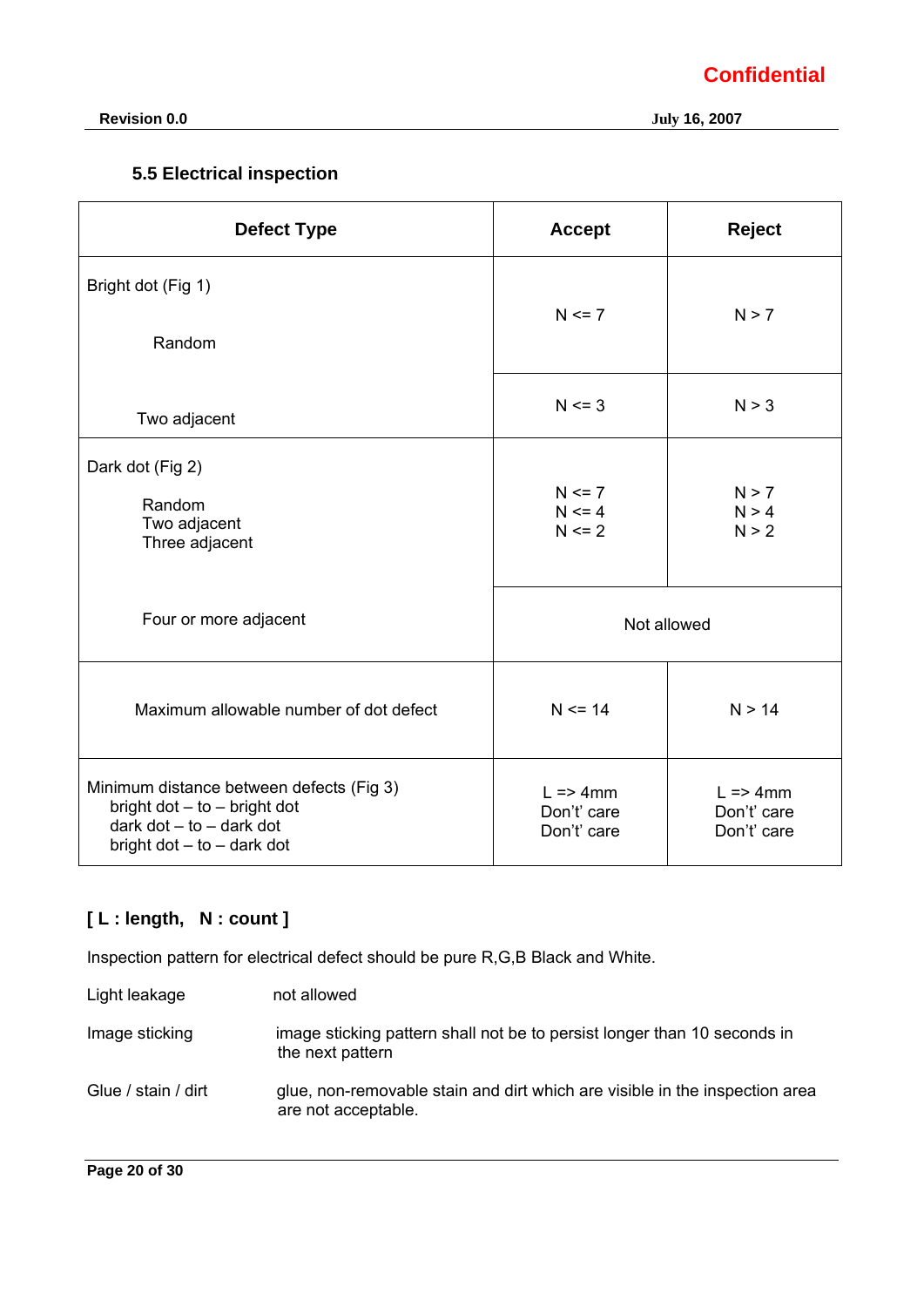



\* adjacent two dots in horizontal direction will be considered as one dot

**Fig 2.** Dark dot defect description

[ two adjacent ]



\* adjacent two dots in horizontal direction will be considered as one dot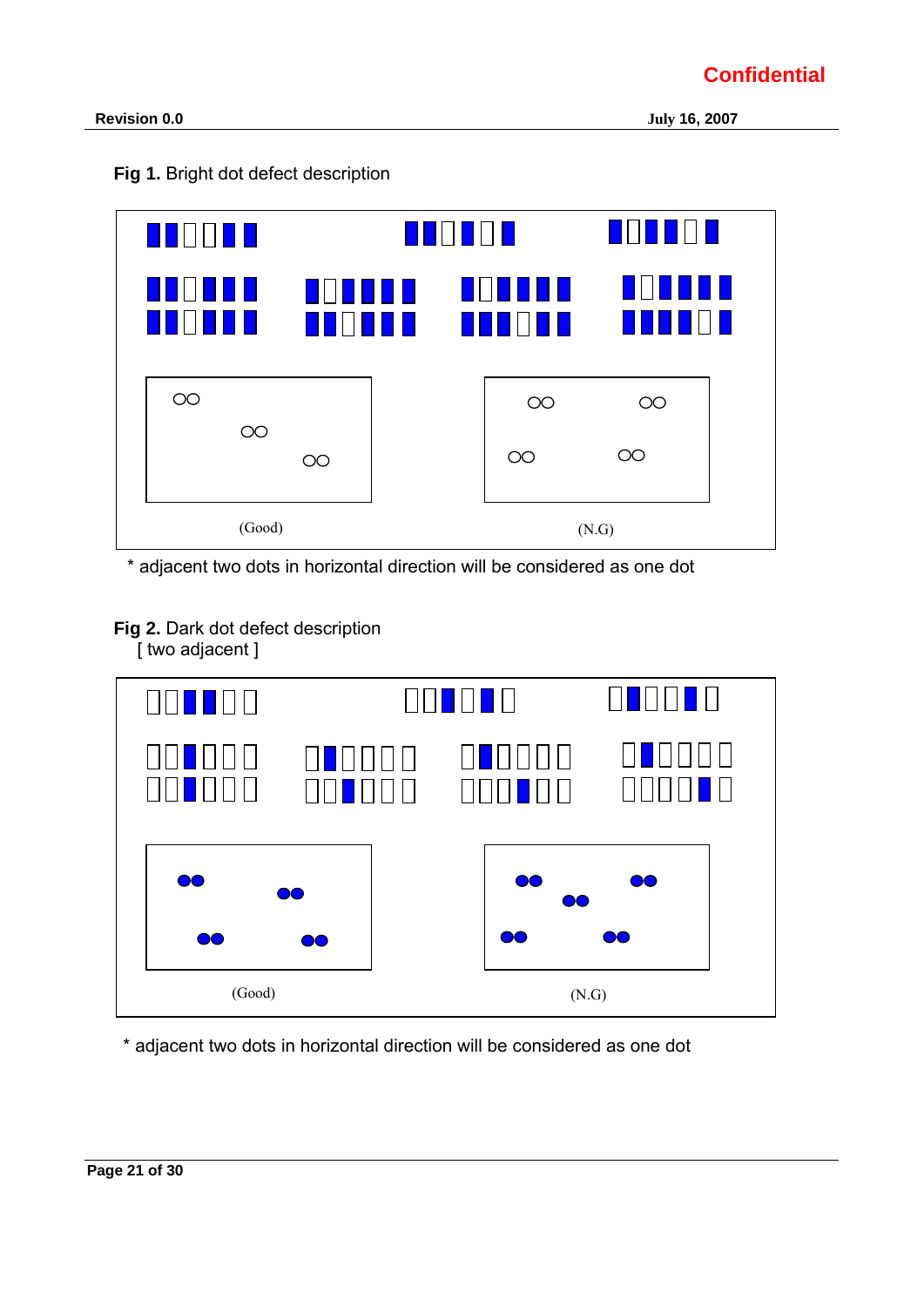**Revision 0.0 July 16, 2007** 





## **Fig 3.** Minimum distance between dot defects [ Bright dot - to - Bright ]

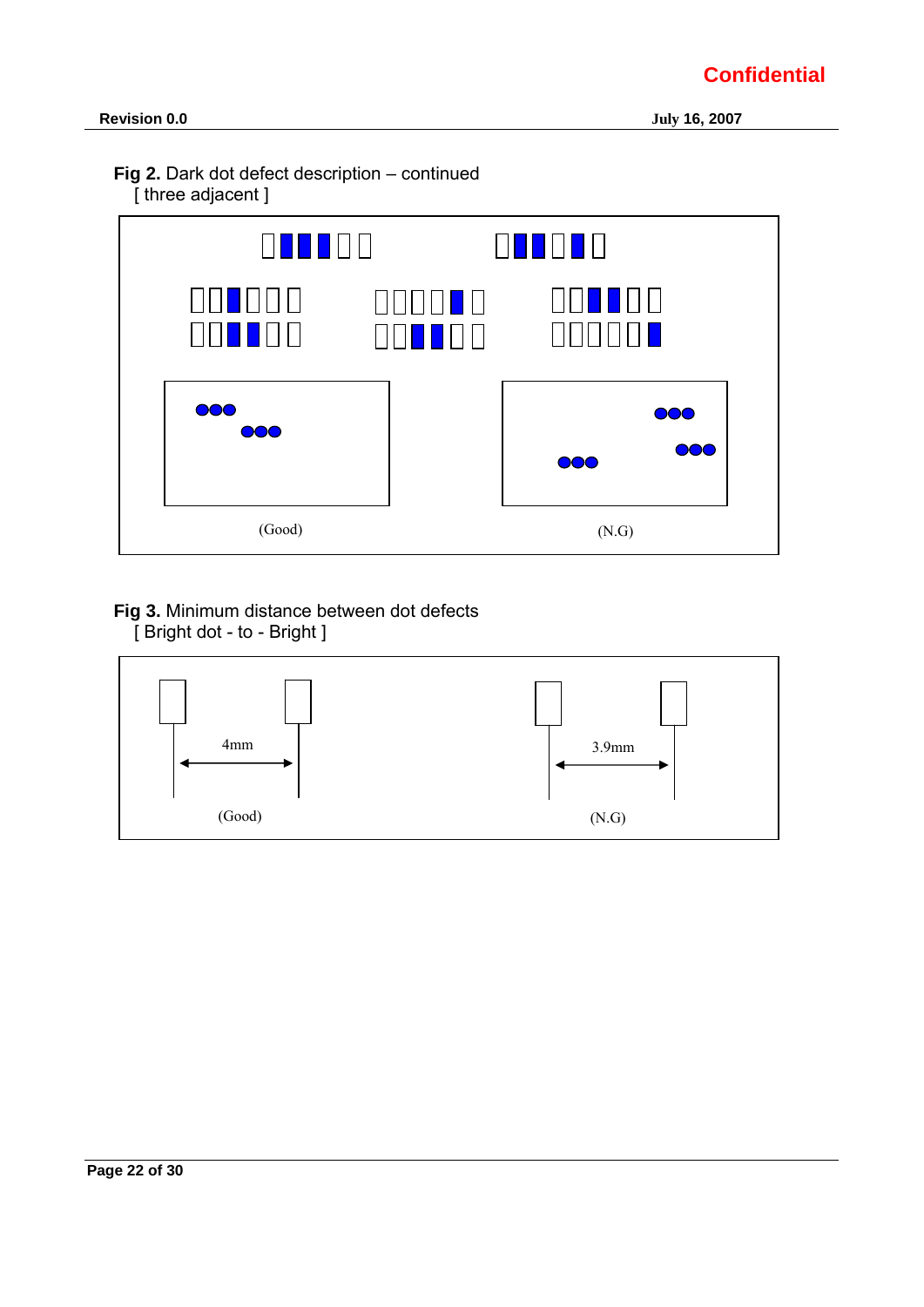## **6. RELIABILITY**

## **6.1 Items of reliability**

All test result of items should be judged in 1 hour recovery time at room temperature.

| <b>ITEM</b>                      | Condition                                                                                                    | Criterion                                                                                                                                                                                                    |  |  |
|----------------------------------|--------------------------------------------------------------------------------------------------------------|--------------------------------------------------------------------------------------------------------------------------------------------------------------------------------------------------------------|--|--|
| 1) high temperature<br>operating | $Ta = +70^{\circ}C,96hrs$                                                                                    | • After testing, cosmetic defects<br>should not happen.<br>• Contrast ratio should not happen<br>lower than 10% of initial value.<br>• Total current consumption should<br>not be over 10% of initial value. |  |  |
| 2) Low temperature<br>operating  | Ta = $-20^{\circ}$ C,96hrs                                                                                   |                                                                                                                                                                                                              |  |  |
| 3) Humidity                      | $Ta = +60^{\circ}C,90\%RH,96hrs$                                                                             |                                                                                                                                                                                                              |  |  |
| 4) High temperature<br>storage   | $Ta = +80^{\circ}C,96hrs$                                                                                    |                                                                                                                                                                                                              |  |  |
| 5) Low temperature<br>storage    | Ta = $-20^{\circ}$ C,96hrs                                                                                   |                                                                                                                                                                                                              |  |  |
| 6) Temperature<br>humidity cycle | $-30^{\circ}C(0.5hr) \rightarrow 80^{\circ}C(0.5hr)$ ,<br>200cycles                                          |                                                                                                                                                                                                              |  |  |
| 7) Vibration                     | 1. Sine, 1.5G, 2~200Hz, 1hr/X, Y, Z<br>direction<br>2. Random, 1.5 Grms, 5~200Hz,<br>15min/X, Y, Z direction | • Not allowed cosmetic and electrical<br>defects.<br>(Note1)<br>test will be performed at state of<br>carton box, not each of the modules                                                                    |  |  |
| 8) Static Electricity            | 200pF 0 $\Omega$ $\pm$ 200V                                                                                  | • After testing, cosmetic and electrical<br>defects should not happen.<br>• Total current consumption should be<br>below double of initial value.                                                            |  |  |

### **Note**

All tests above are practiced at module type

 There is no display function NG issue occurred, all the cosmetic specification is judged before the reliability stress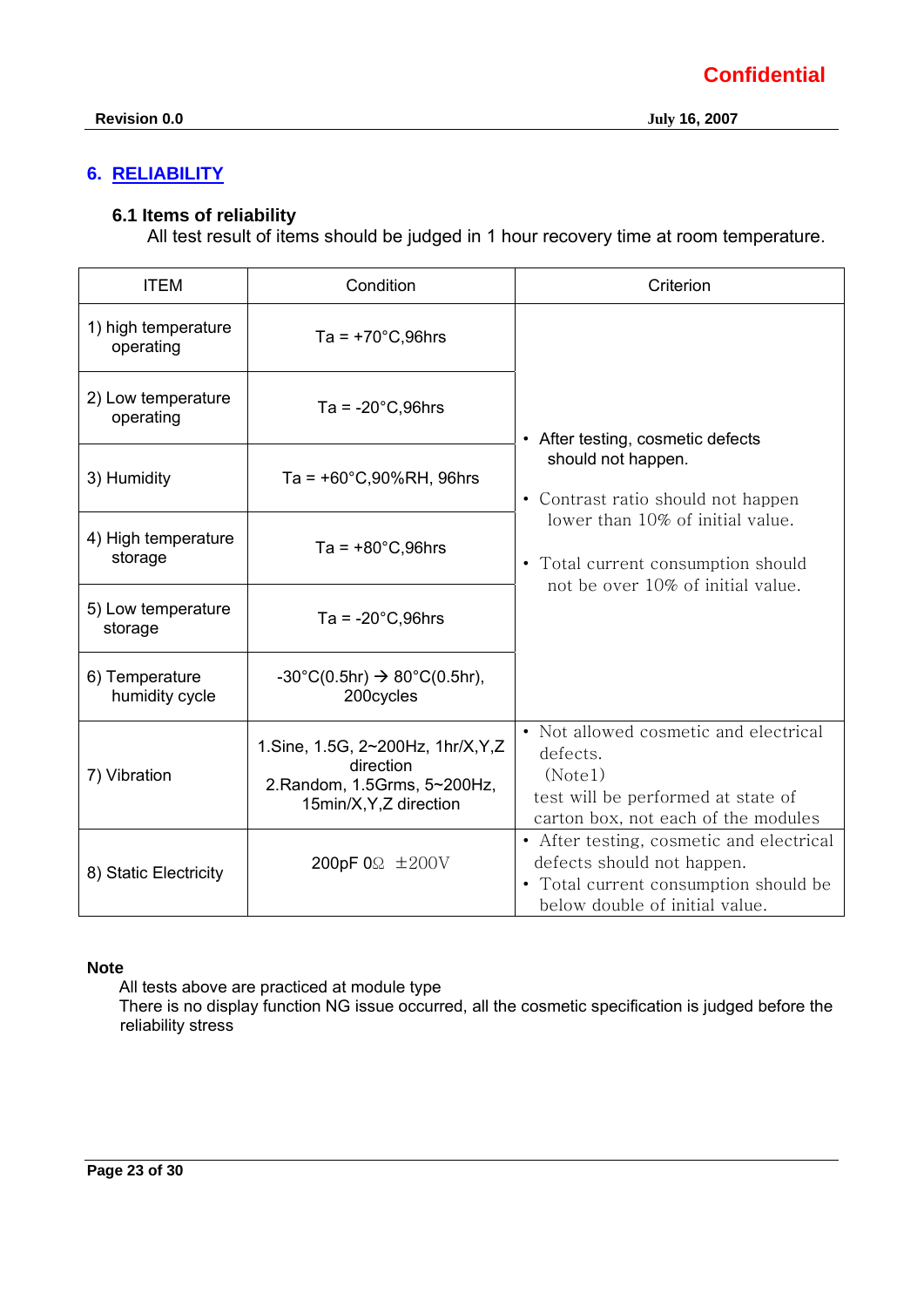## **7. HANDLING**

## **7.1 Handling**

LCD module is composed of the fragile glass attached weak polarizer film. Thus it can be damaged easily. Everyone needs to handle very carefully without shock by dropping and damage or dust on the surface.

## **7.2 Handling and cleaning of LCD**

- While cleaning LCD module (see below) take soft cloth and wipe it carefully with cleaning solvent.
	- ◎ Isopropyl alcohol
	- ◎ Ethyl alcohol
	- ◎ Trichloroethylene
- To prevent damage to module, do not wipe with hard fabric. Do not use below cleaning solvent.
	- ◎ Water
	- ◎ Ketone
	- ◎ Aromatics
- To prevent damage to ITO pad
	- ◎ HCFC
	- ◎ Soldering flux
	- ◎ CI, S
	- ◎ Spittle, Fingerprint
- Products include pad to prevent corrosion to ITO. Hahotech recommend that all products include pad to it's products. If customer damages ITO using chemicals or solvent not recommend by manufacture, than customer is liable and responsible for the damages caves to product.

## **7.3 Electrostatic Shielding**

 - LCD modules uses C-MOS LSI driver, so we recommend our customer as so; Do not press key or send signals before power on. In order to prevent additional electrostatic damage, should do earth any operator and tools for the product manufacturing. When removing the protective film from LCD, electrostatic damage happens. Therefore we are continuously testing to countermeasure against electrostatic damage and making sure the shielding method for the product safety.

## **7.4 Packing**

- It is standard to keep LCD modules in package. Please note below when keeping out of package.
- LCD modules are composed of glass, so be careful not to put pressure, impact or drop it in anyway.
- To prevent damages do not place it in high temperature/humidity, Also when safe keeping do not directly place in sun.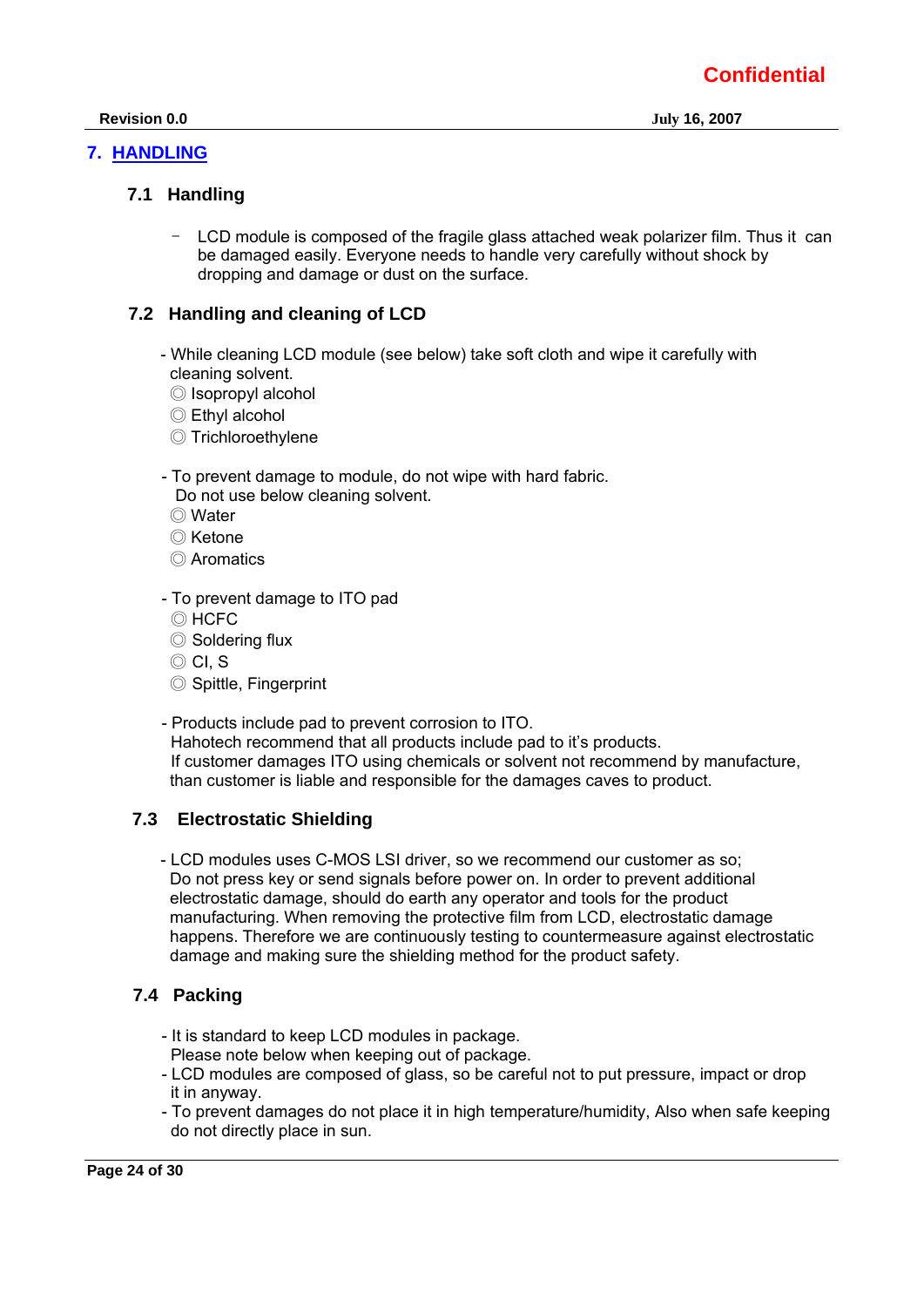#### **7.5 Layout and How to use**

 - In case not following normal POWER ON, OFF order, can nausea damages that are not recoverable.

Also not following normal procedures can cause permanent damages.

- Using under below the normal operating temperature the response time can be delayed and using under higher operating temperature the color can show darker than normal. But these conditions do not mean the LCD is a defect. It will recover back to normal, once using it in a normal operating temperature.
- Color of LCD can change if put to a pressure, and will not operate normal. So, the layout must show that LCD modules can be protected with think layer of protection under pressure.
- Do not force or pull the LCD module connector or cables. TAIL draws a plan not to become TOUCH at the region which the transit does FOLDER HINGE.
- VDD of LCD MODULE POWER LINE must draw a plan in SET WINDOW.
- Needs to be design up to the EMI standards.
- The design must do SET WINDOW so that it is suitable to VIEWING AREA.
- The mark characteristic except VIEWING AREA can not guarantee.

#### **7.6 Safekeeping**

- Do not place under direct fluorescent light or beam of light.
- Do not place near water or where water can reach, can cause erosion and rust.
- We do at a polarizer surface lest the store it should be touched you being due to at anything.

The encouragement does with the outgoing putting at an inside courage to keep.

#### **7.7 Safety**

- Do not open module, can cause damages from sharp objects.
- In case of breaking the LCD, a liquid can leak from it. If come in contact with liquid, wash off with water immediately.
- Do not touch LCD module with bare hands, can cause static electricity.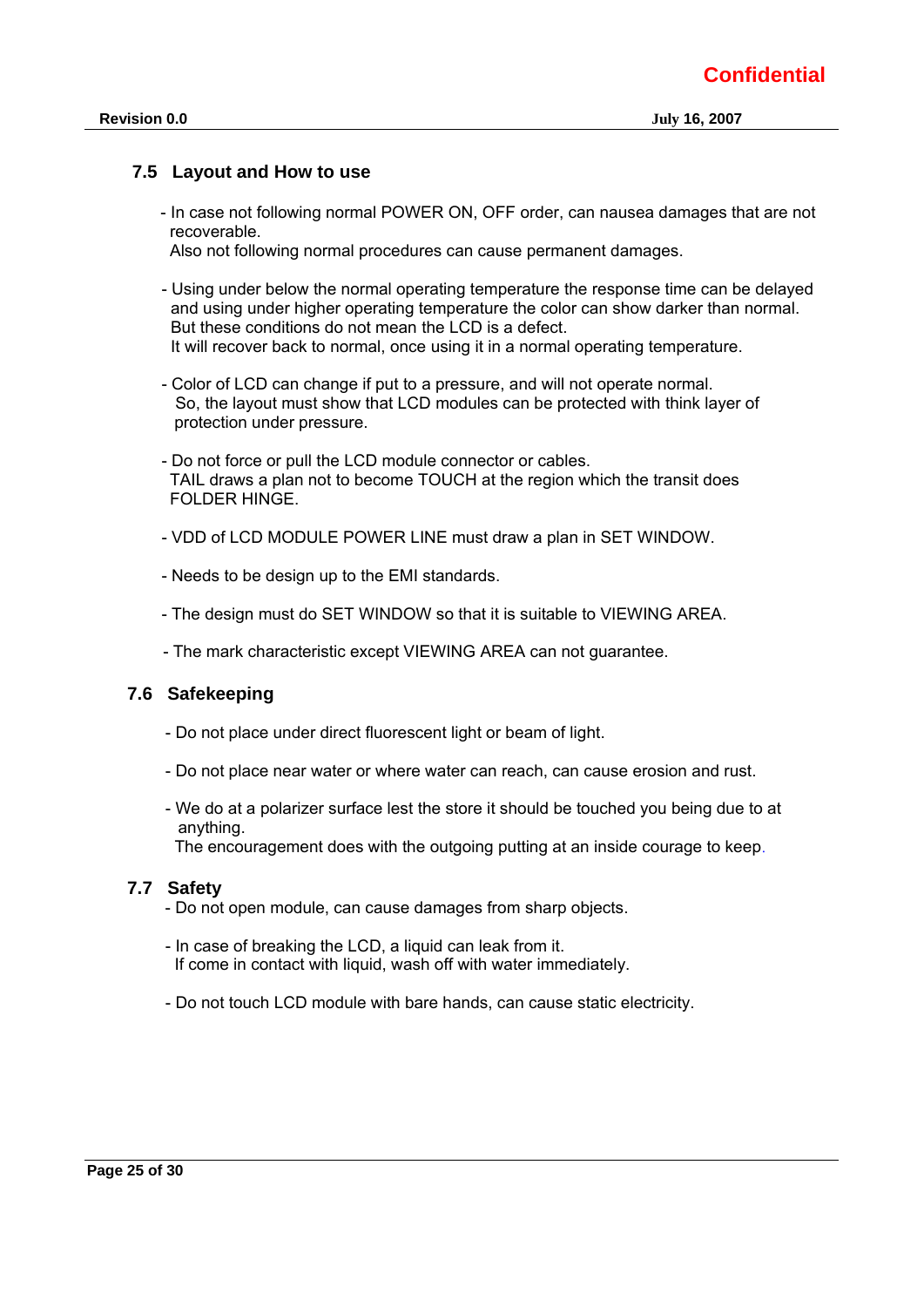## **8. MECHANICAL DRAWINGS**

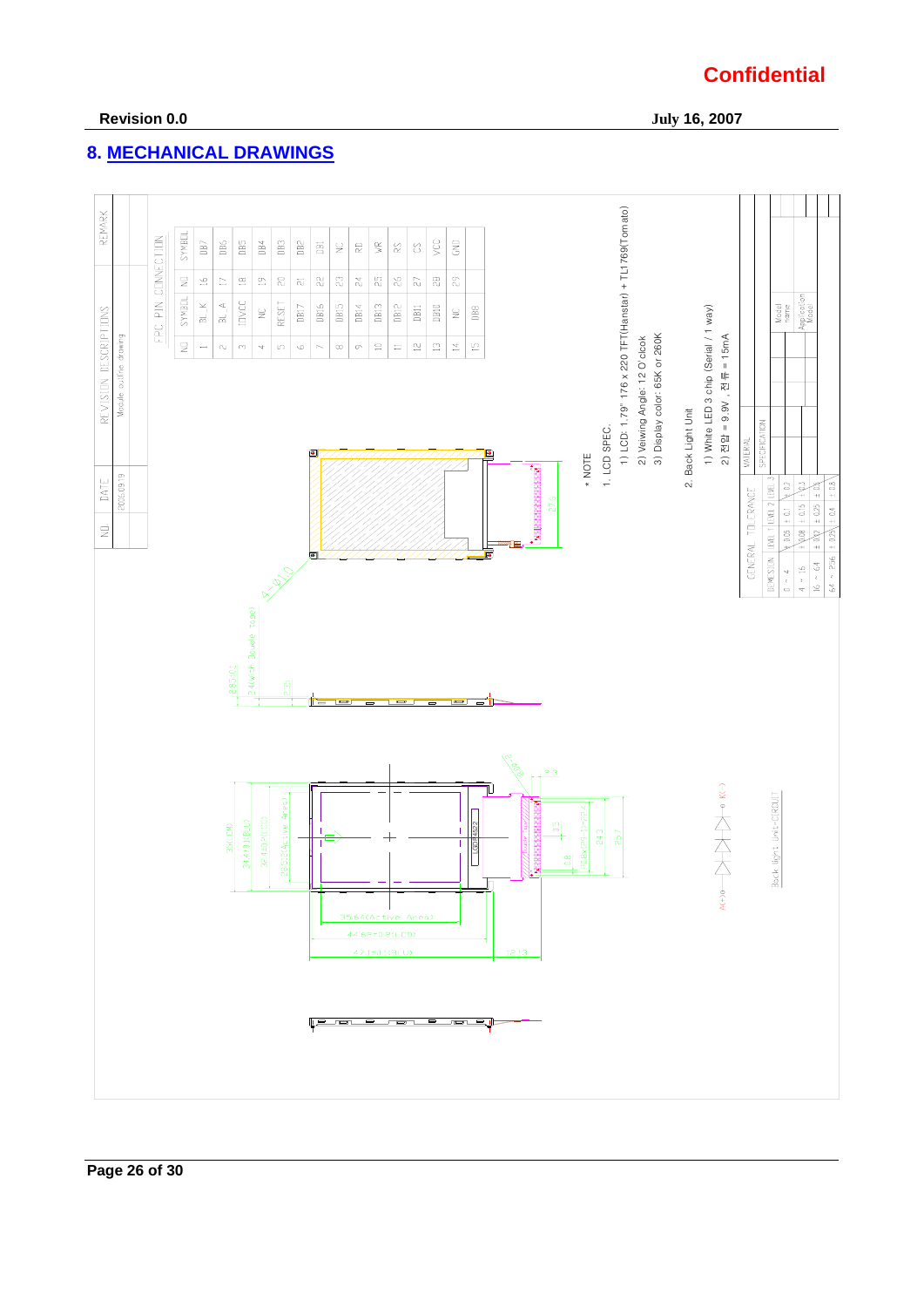### **Revision 0.0 July 16, 2007**

## **9. TRAY DRAWINGS**

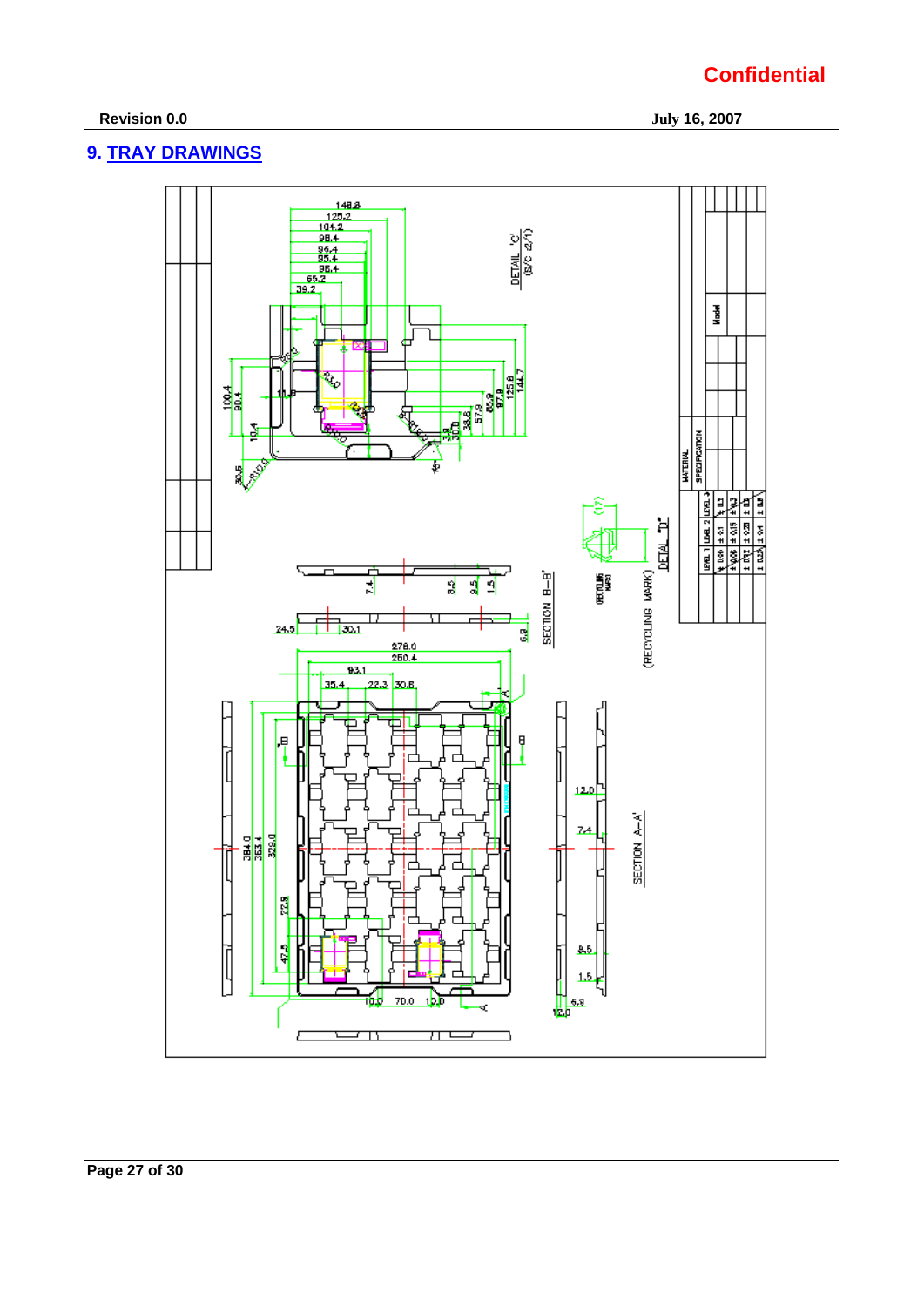## **10. BOX DRAWINGS**



## **Confidential**

 $\overline{\phantom{a}}$ 

 **Revision 0.0 July 16, 2007**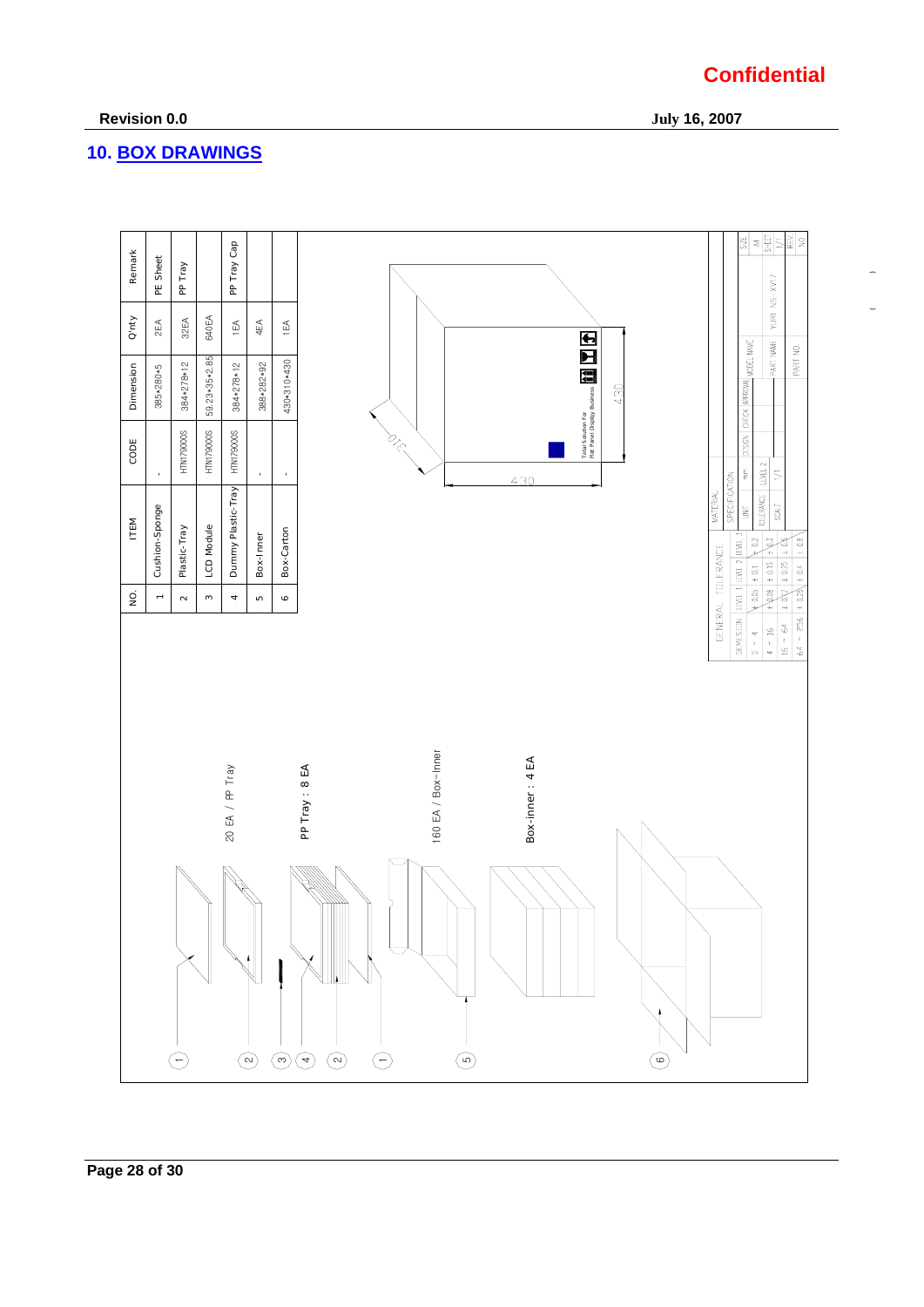## **11. FPC Circuit**